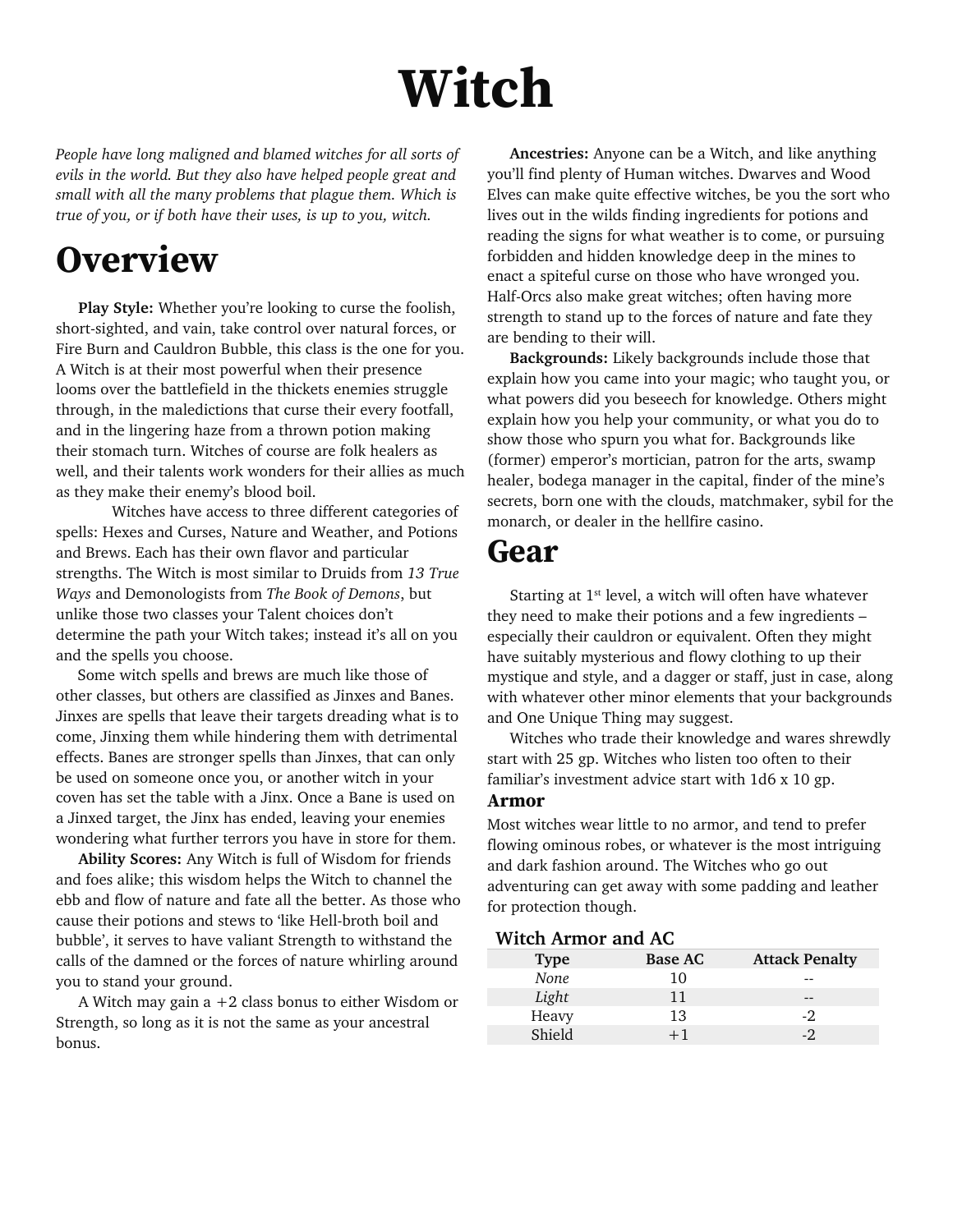#### **Weapons**

Witches are a bit handier than most with small, sharp weapons like wicked daggers and the like. Some more gung-ho witches might even pick up scythes – but most witches' bread and butter is in their spells. While witches tend to rely on their spells or a handy blade, there are times when a javelin or crossbow are what's needed for the job especially where magic needs to be used sparingly.

| <b>Witch Melee Weapons</b> |                       |
|----------------------------|-----------------------|
| One-Handed                 | <b>Two-Handed</b>     |
| <b>Small</b>               |                       |
| 1d6 wicked dagger          | 1d8 club              |
| <b>Light or Simple</b>     |                       |
| 1d6 shortsword, hatchet    | 1d8 scythe, staff     |
| <b>Heavy or Martial</b>    |                       |
| 1d8 (-2 atk) longsword     | 1d10 (-2 atk) halberd |
|                            |                       |

#### **Witch Ranged Weapons**

| Crossbow       | <b>Bow</b>      |
|----------------|-----------------|
| 1d4 hand       |                 |
| crossbow       |                 |
|                |                 |
| 1d6 (-1 atk)   | 1 $d6$ (-2 atk) |
| light crossbow | shortbow        |
| 1d8 (-3 atk)   | 1d8 (-3 atk)    |
| heavy crossbow | longbow         |
|                |                 |

## **Basic Attacks**

#### **Melee Attack**

**At-Will Target:** One enemy **Attack**: Strength + Level vs. AC Hit: WEAPON + Strength damage **Miss**: Damage equal to level.

#### **Ranged Attack**

**At-Will Target**: One enemy **Attack**: Dexterity + Level vs. AC **Hit**: WEAPON + Dexterity damage **Miss**: --

## **Multiclassing**

When multiclassing your Witch, use the Cleric's row on the Key Ability Modifier table. If you are multiclassing with the Cleric, your Key Ability Modifier is Str/Wis. The Witch is not a martial class, and so suffers the weapon damage die penalty.

| Level                        | <b>Total Hit Points</b>    | <b>Total Feats</b>                   | <b>Spells</b> | Spell Level<br>Available | Level-up<br><b>Ability</b><br><b>Bonuses</b> | <b>Damage Bonus From</b><br><b>Ability Score</b> |
|------------------------------|----------------------------|--------------------------------------|---------------|--------------------------|----------------------------------------------|--------------------------------------------------|
| Level 1<br><b>Multiclass</b> | (Avg. of both classes) x 3 | As $1st$ level PC                    | 3             | $1st$ level              |                                              | Ability modifier                                 |
| 1                            | $(6 + CON mod) x 3$        | 1 Adventurer                         | 4             | $1st$ level              |                                              | Ability modifier                                 |
| $\mathbf{2}$                 | $(6 + CON mod) x 4$        | 2 Adventurer                         | 5             | $1st$ level              |                                              | Ability modifier                                 |
| 3                            | $(6 + CON mod) x 5$        | 3 Adventurer                         | 5             | $3rd$ level              |                                              | Ability modifier                                 |
| $\overline{4}$               | $(6 + CON mod) x 6$        | 4 Adventurer                         | 6             | $3rd$ level              | $+1$ to 3<br>abilities                       | Ability modifier                                 |
| 5                            | $(6 + CON mod) \times 8$   | 4 Adventurer<br>1 Champion           | 6             | $5th$ level              |                                              | 2 x Ability modifier                             |
| 6                            | $(6 + CON mod) x 10$       | 4 Adventurer<br>2 Champion           | 7             | $5th$ level              |                                              | 2 x Ability modifier                             |
| 7                            | $(6 + CON mod)$ x 12       | 4 Adventurer<br>3 Champion           | 8             | $7th$ level              | $+1$ to 3<br>abilities                       | 2 x Ability modifier                             |
| 8                            | $(6 + CON mod)$ x 16       | 4 Adventurer<br>3 Champion<br>1 Epic | 8             | $7th$ level              |                                              | 3 x Ability modifier                             |
| 9                            | $(6 + CON mod) x 20$       | 4 Adventurer<br>3 Champion<br>2 Epic | 9             | $9th$ level              |                                              | 3 x Ability modifier                             |
| 10                           | $(6 + CON mod) \times 24$  | 4 Adventurer<br>3 Champion<br>3 Epic | 10            | $9th$ level              | $+1$ to 3<br>abilities                       | 3 x Ability modifier                             |

## **Witch Level Progression**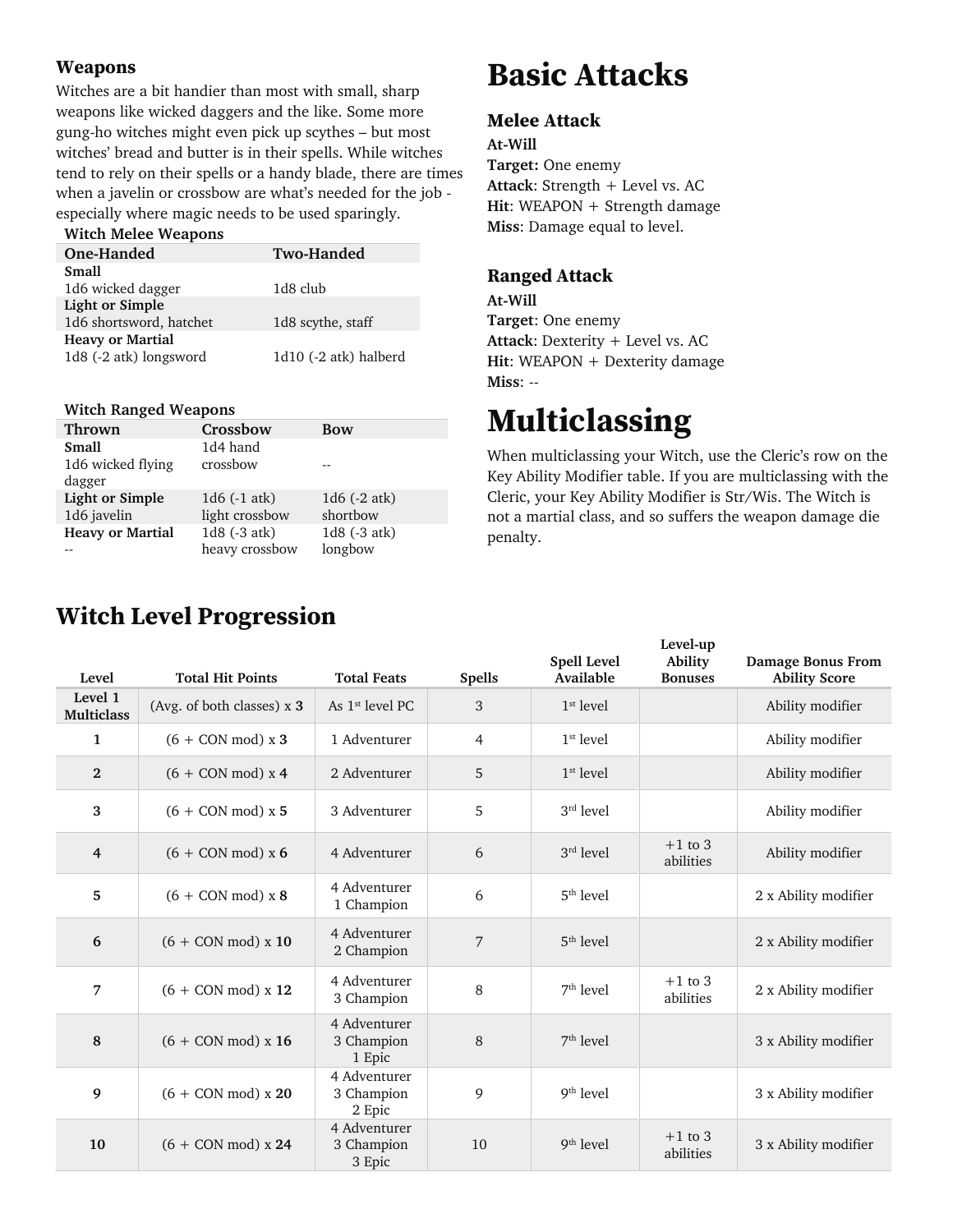## **Witch Stats**

Initiative, AC, PD, MD, Hit Points, Recovery Dice, and Feats are level dependent.

| <b>Ability Bonus</b>             | +2 Wisdom or Strength (Different from Ancestral Bonus)         |
|----------------------------------|----------------------------------------------------------------|
| <b>Initiative</b>                | Dex mod + Level                                                |
| <b>Armor Class (Light Armor)</b> | 11 + middle mod of Dex/Con/Wis + Level                         |
| <b>Physical Defense</b>          | $11 + middle \text{ mod of } Str/Con/Dev + Level$              |
| <b>Mental Defense</b>            | $11 + middle \text{ mod of Int/Wis/Cha} + Level$               |
| <b>Hit Points</b>                | $(6 + Con$ mod) x Level modifier (see level progression chart) |
| <b>Recoveries</b>                | 8                                                              |
| <b>Recovery Dice</b>             | $(1d6 \times \text{Level}) + \text{Con mod}$                   |
| <b>Backgrounds</b>               | 8 points, max 5 in any one background                          |
| <b>Icon Relationships</b>        | 3 (4 at $5^{\text{th}}$ level; 5 at $8^{\text{th}}$ level)     |
| <b>Talents</b>                   | 3                                                              |
| Feats                            | 1 per Level                                                    |

## **Class Features**

#### **Spellcasting, Jinxes, and Banes**

Witches are attuned to nature around them. Through means of folk-learning, traditions, and a connection to the old ways, Witches can prepare a variety of spells that may bend the wrath of nature against their enemies, turn the vagaries of fortune out of their favor, or imbue potions, brews, and broths with great power. The spellcasting ability score for most Witch spell attacks and effects is Wisdom, reflecting the need to have a deep and intuitive understanding of the world around you and how to work with it. Strength is also important for certain effects, reflecting the Witch's ability to withstand the forces wracking their body as they guide Fate and Nature to their whim, and are guided by them in return.

Jinxes and Banes are special types of spells peculiar to the Witch class. A Witch's ways are subtle, but very effective with the smallest bit of additional set-up. Many (but not all) Witch spells will be categorized as either a Jinx or a Bane. A Jinx spell that successfully hits a target will Jinx them in addition to any other effects. An enemy that has been Jinxed must save against any effects that may have been applied as well as the Jinx itself. The fact of being Jinxed doesn't do anything on its own, just gives the afflicted foe the sense that something bad is going to happen soon…

Jinxes typically do somewhat less damage, if any, but will usually hinder foes with an ongoing effect. Once an enemy has been Jinxed, you may then use a Bane spell on them, which will immediately end the Jinx and any effects caused by it, but the Bane spell will inflict more serious harm, a greater effect, or both.

A Bane spell cannot be used against a target that is not currently Jinxed, though any Bane spells that can affect multiple enemies only needs the primary target to be Jinxed, unless otherwise stated.

You may have a number of Jinxes active simultaneously equal to your Strength modifier (minimum of 1), but only one Jinx will be ended per Bane. Mook groups count as one enemy for the purposes of Jinxes and Banes.

 **Adventurer Feat:** Saves to end the Jinxed effect (not effects caused by Jinx spells) are now 12+

 **Champion Feat:** On your first turn each battle, you may choose an enemy to immediately be considered Jinxed.

#### **Choice of Implements**

Witches often get their power from nature through study and intuition. Some Witches have their power granted to them by some outside force, perhaps one they commune with through their familiar. In either case, Witch magic is considered to be arcane, including with their potions and brews. Most Witch's implements will be wands and staffs – though maybe yours is Unique in a particular way.

#### **Spell Categories**

There are three categories of spells available to Witches: *Hexes and Curses, Nature and Weather*, and *Potions and Brews*. All Witches are good at controlling the battlefield to frustrate their foes and aid their allies, but each category is a little better at some things than the others are. As you level up, you can select your available spell slots from among any of the categories. Focusing on one category can specialize you narratively and mechanically, or you can spread out your choices for more versatility.

#### **The Cauldron**

Would one be a Witch without a good cauldron? Not only is it the centerpiece of any good hut, but you can use your cauldron to create a few potions that you and your allies will find handy on your adventures. There is the Potions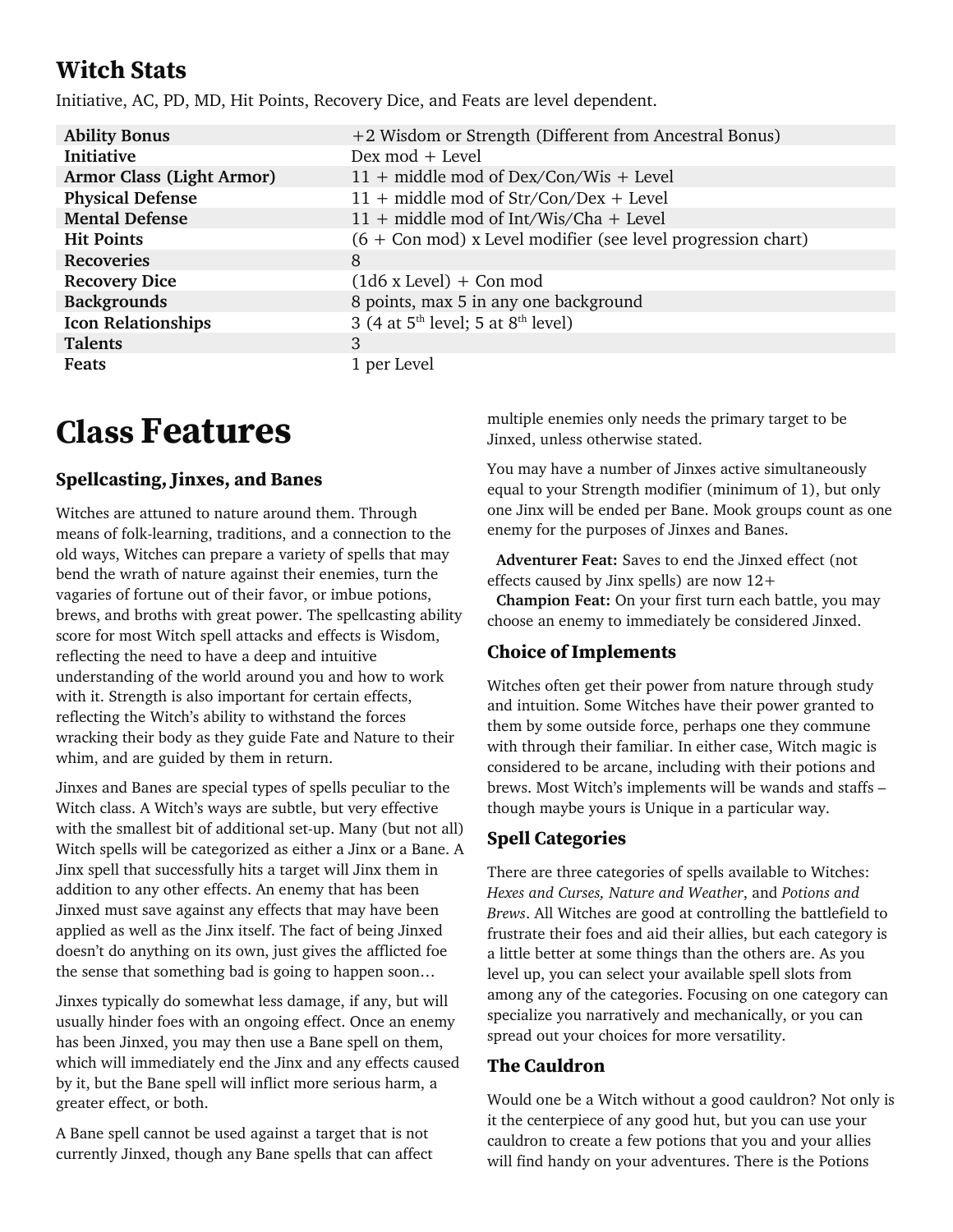and Brews spell category for particularly potion-y spells and effects, which you presumably have available because at some point earlier you brewed them up in this Cauldron!

In addition to whatever spells you may take in the Potions category, **twice per full rest**, you may brew a Potion, produce a Poultice, or create a Concoction that you can use yourself or give to an ally. You can only have one such Concoction at a time. You may have created a Concoction at any point during a quick rest, but the process is too involved to start in battle. Taking or applying a Concoction requires only a quick action, and you decide the Concoction's effect the moment it is used. Feats grant access to new types of Concoctions. The basic types of Concoctions a Witch may make are as follows.

> *Healthy Draught*: A Witch may create a concoction much like the healing potions one may find or purchase - of the Witch's tier or lower. In addition to the normal effects of a potion of each tier, the user heals an additional amount of HP equal to the Witch's Wisdom Modifier.

*Poison Brew*: A Witch may create a thick sludge that can be spread upon a weapon or arrow. A quick action may be spent to apply the poison to any melee or ranged weapon – the next Weapon attack to hit an enemy by the user will deal an additional d8 of poison damage per adventuring tier of the Witch.

 *Adventurer Feat:* Grants access to the Remedy of Resolve. Additionally, the Poison Brew now adds an additional amount of poison damage equal to the Witch's Strength modifier (x2 at Champion Tier, and x3 at Epic tier).

> *Remedy of Resolve*: The user of this Concoction may immediately make a save against a save-ends effects currently afflicting them. If they fail, their next save has a +1 bonus. They also heal an amount of HP equal to your Wisdom Modifier.

 *Champion Feat:* The Witch may now create *three* Concoctions per full rest, and Healthy Draughts and Remedies of Resolve now heal an additional amount of HP equal to the Witch's wisdom modifier multiplied by 2 at Champion tier, and by 3 at Epic tier. Additionally the Witch may now create the Elixir of Eliding.

> *Elixir of Eliding***:** The user of this concoction gains Resistance 14+ to two different damage types, untyped damage excepted, for five minutes, or for the duration of a battle. Alternatively, the user gains Resistance 12+ to untyped damage only for the same period.

 *Epic Feat:* The Witch may now create *four* Concoctions per Full Rest, and have two Concoctions active at a time. Additionally, they may make one Healthy Draught per rest without counting against their limit of four Concoctions during that Full Rest.

#### **Ritual Magic**

Witches can cast their spells as rituals (See page 192 of the Core Book). Casting a ritual as part of a coven of Witches may have greater - though perhaps less controllable effects. GMs should take that into account should your Witch find themselves with a coven of like-minded folks.

## **Talents**

*As part of character creation, choose 3 of the following class talents.*

### **Familiar**

Familiars are a very common sight in Witch huts, and some claim that Familiars are where they get their powers from! That's up to you and the story of your character. You may optionally choose to have a Familiar without taking this talent, however it will not have any bonuses for free. If you want your familiar, if you have one, to take a more active role, use the rules from the Wizard's Familiar talent (core rulebook, page 149-150) with the following changes particular to witches. Witches familiars can take all kinds of forms, but are most often animals, and popular choices include cats, ravens, owls, spiders, All witch familiars are **Talkative** and possess one other power of your choice from those available under the Wizard Familiar talent, with the exception of **Tough.** An additional power available to your familiar is the **Diabolic** talent found with the Book of Demons' Demonologist class (Page 15).

#### **Haruspex**

*Special: You may not select this talent if you have already selected the In Thunder, Lightning, or in Rain or Toil and Trouble talents.*

You may choose an extra Hexes and Curses spell at the highest level you know, on top of your normal total spells known.

 *Adventurer Feat:* You have a deeper understanding of the weave of fate and how it binds and controls people. When rolling a background check related to a curse, fate, or prophecy, you have a +3 bonus to the check.

 *Champion Feat:* Once per full rest when you end a Jinx effect on a foe using a Hexes and Curses Bane spell, you may inflict the effect associated with the Jinx that was just broken on another foe in the battle.

 *Epic Feat:* Once per battle, when a Jinx caused by a non-Hex list spell is ended by a Bane that *is* a Hex or Curse, you may maximize the result of two of the damage dice from that Bane after seeing the result of the damage roll.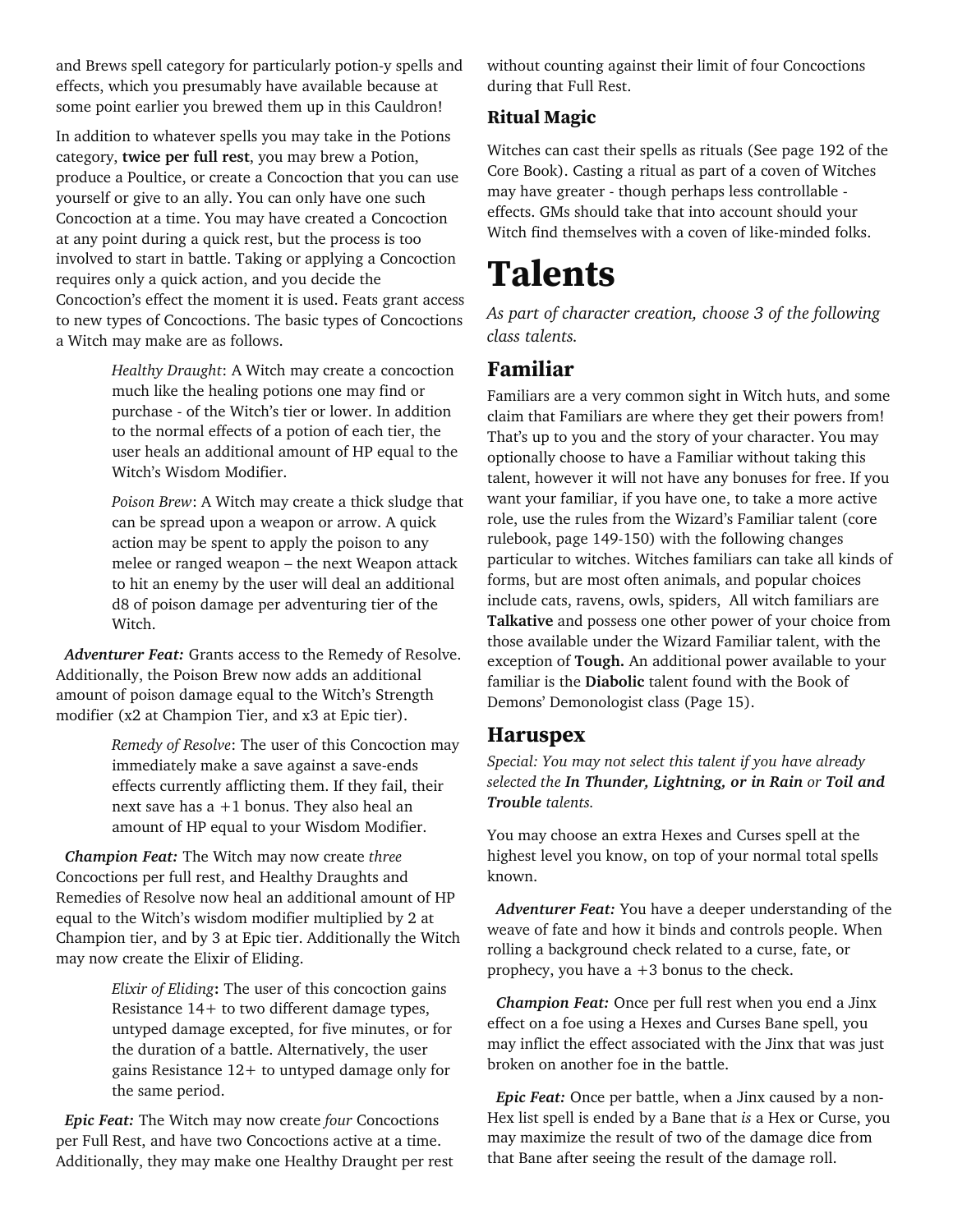### **In Thunder, Lightning, or in Rain**

*Special: You may not select this talent if you have already selected the Haruspex or Toil and Trouble talent.*

Pick a damage type among Cold, Fire, Lightning, or Thunder – whichever your Witch associates most strongly with. Certain Nature spells may use that as their damage type if you like, as listed in their descriptions.

**Once per battle, or once per** *scene* you may cause or predict a relatively minor, small-scale shift in the weather as a quick action. Perhaps a sudden gust of wind fills your boat's sails saving time on a trip, or a surprising flurry of snow casts a chill on the battlefield. Was it your magic, or did you just know something no one else did? Who but the Witch can say? This acts similarly to the Ranger's Terrain Stunt, or the Rogue's Swashbuckle – a narrative effect used for story purposes out of battle, or for a temporary benefit in battle. Greater effects may be achievable through feats, or by expending an appropriate spell.

 *Adventurer Feat:* Whenever making a background check when working with the weather or the climate, you have a +3 bonus to the check.

 *Champion Feat:* You gain resistance 13+ to the damage choice you selected with this talent. If you use the improv effect in a battle and your next Nature and Weather spell attack uses that damage type, that attack has a  $+2$  bonus to hit.

 *Epic Feat:* **1/day** you need only expend an appropriate Nature and Weather spell and you may call upon dramatic shifts in the climate. Such effects may be temporary if the shift in weather was dramatic, such as when calling a sandstorm upon a city in a snowy alpine climate, or a sudden tempest on a clear day. Alternatively, you may make existing weather stronger, more frightening, or longer lasting. Major weather shifts could have big effects on the story, so DMs, work with your player to figure out what makes sense and what the results will be.

#### **Toil and Trouble**

*Special: You may not select this talent if you have already selected the Haruspex or In Thunder, Lightning, or in Rain talents.*

You may brew one additional Concoction with your cauldron per day.

 *Adventurer Feat:* Gain +1 to PD.

 *Champion Feat:* Your hands are calloused and you have grown wise to the way of poisons and acids. Gain resistance 13+ to Poison or Acid.

*Epic Feat:* Gain resistance 13+ to whichever you didn't pick for the champion feat.

#### **Enchanté**

*Special: You may not select this talent if you have already selected the Wicked talent*.

Are you a Good Witch?... If you select the Enchanté talent you may replace all references to Strength in Witch class features, talents, spells, feats, etc. with Charisma.

Additionally, **once per battle** when you break an enemy's Jinx with a Bane, you may choose to grant an ally engaged with that target an amount of temporary HP depending on the level of spell used to break the Jinx.

> **1st:** 10 HP **3rd:** 2d8+10 **5th:** 2d10+15 **7th:** 2d12+20 **9th:** 2d12+30

 *Champion Feat:* People you speak with are enchanted by your wise words and kind presence. Once every other scene, gain  $a + 2$  bonus to any background check involving persuasion or bringing calm measured thought to a situation.

 *Epic Feat:* **1/full rest** you may target 1d3 allies with the temporary HP for a broken Jinx. Only one ally needs to be engaged with the foe whose Jinx broke, the remaining targets need to be nearby the engaged ally. For each additional target past the first, add a die to the rolled temporary hp, and split the total among all targets – rounding up.

### **Wicked**

*Special: You may not select this talent if you have already selected the Enchanté talent*.

… Or a Bad Witch? **Once per battle**, if an enemy successfully saves to end a Jinx, you may Cackle wickedly, forcing that enemy to reroll the save against the Jinx. Whether or not the enemy succeeds on the reroll, attacks against that target have  $a + 2$  bonus until the end of its next turn. **One more time per battle** if a target saves against a Jinx, you may Cackle again, this time applying only the  $+2$ to hit that creature – no reroll.

 *Champion Feat:* Your foe saved despite your most wicked cackle? Even so, now they know what fear feels like – the foe that saved is now *Afraid* (as the *fear* effect) of you until the end of their next turn, regardless of their current HP.

 *Epic Feat:* Your foes fear your wicked cackle. Now any time you Cackle, all other foes on the battlefield with an active Jinx effect fear you as the Champion feat. If there are no other foes with an active Jinx, one becomes *afraid* at random.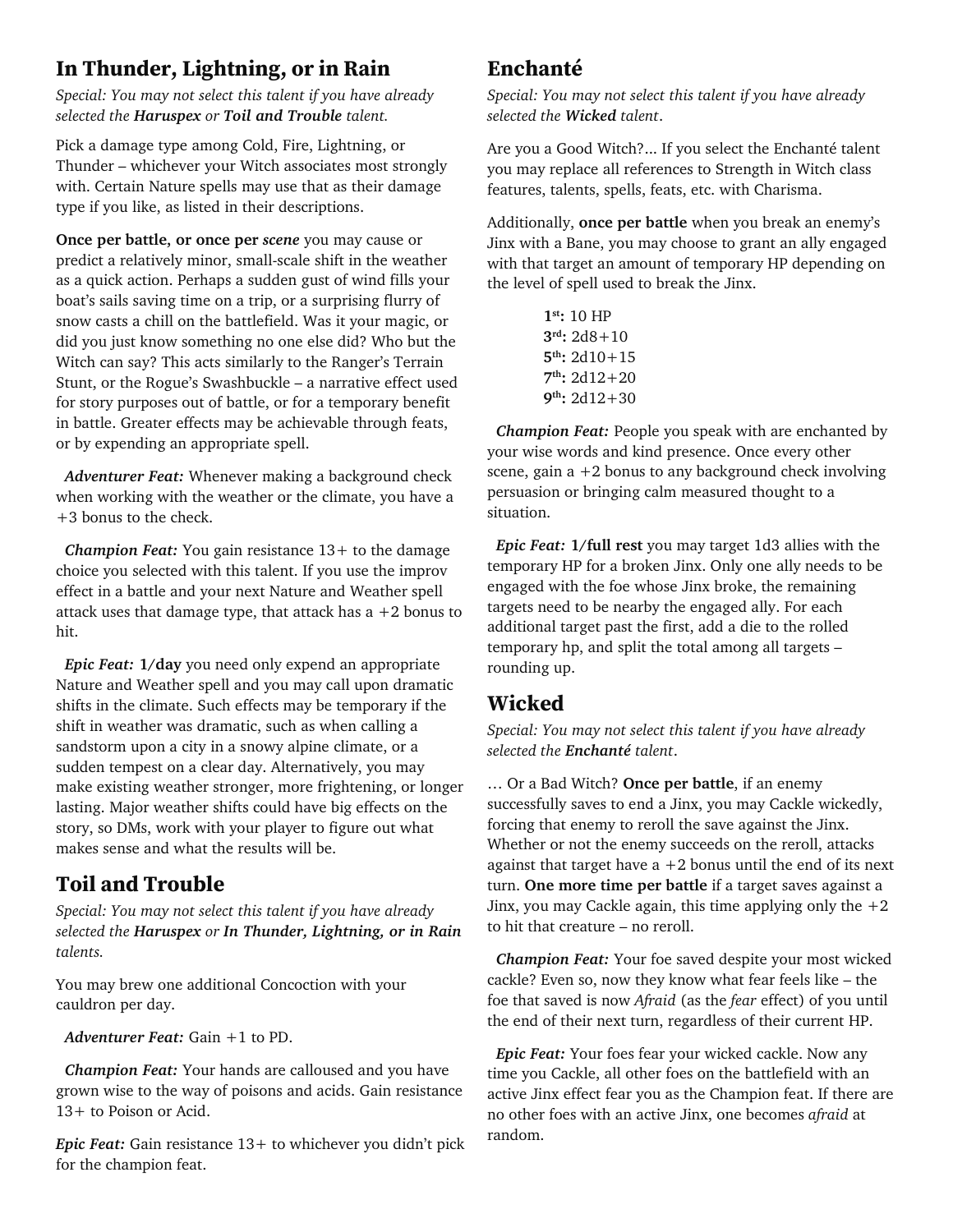### **Defying Gravity**

You've got a broomstick and you can even almost fly with it. Whether on a broomstick or in a cauldron or however your Witch prefers to sail through skies, they can do so – but they probably need to be in or on something to find any real success. No flying with nothing in hand!

In **Adventurer tier**, your flight is more akin to a fling – **2 times per full rest** you can 'fly' somewhere you might not be able to reach normally, whether that is onto the roof of a shortish building, onto a not-especially tall cliff, or across an inconveniently wide river. In battle, this works like the normal flight rules, except that you're not graceful enough to pull off a swooping attack. It's a good way to get out of a sticky situation without needing to disengage, get a terrain advantage, or both.

In **Champion tier, 2/full rest** you can now pull off proper flight for 5 minutes at a time out of battle, or for the entirety of a battle. You're also much more graceful when flying and landing, and can now pull off swooping attacks. You can fly about as fast as you can move around on land, unless you take the Champion feat below.

In **Epic tier** you have truly mastered the skies. You can float around as you like as a move action in battle, and out of battle for  $\sim$ 10 minutes at a time before you need a break. **2/full rest** you can fully fly for an hour at double speed. In battle you're swift and graceful, but the pressure of it all means you move as fast as you normally do unless you took both feats below.

 *Adventurer Feat:* **Recharge 16+** for effects that are 2/Full Rest after both uses are expended. You get both back on a success.

 *Champion Feat:* You can now carry someone with you when you're flying, or if you're on your own move faster. Out of battle, flying on your own gets you about twice as far as you would have running that distance and at Epic tier you're that much faster too. Alternatively, you may bring a friend for the ride. Once per battle while you are flying, you may choose EITHER to move two range bands with one move action OR you may bring a friend with you on one of your move actions.

#### **Soothsayer**

**Once per battle** before a d20 is rolled for any reason by any participant in the battle, you may call out what you think the natural result of the roll will be.

If you are precisely correct about the natural result of the roll, you may grant yourself or an ally  $a + 3$  bonus to any d20 roll they make at any point during this battle, before or after they determine the result. Alternatively, you may

grant a -3 penalty to any d20 roll an enemy makes during this battle before or after the result is determined.

If you are one off the result – for example if you called out a 13 but the enemy rolled a 14 - you have a  $+/$ - 2 you may apply with the same rules as above.

Finally, if your guess is 2 off from the actual result, you have a  $+/-$  1 you may apply following the same rules as above.

If you are completely wrong, you should get better at reading tea leaves and signs in the stars. You gain or grant no bonus or penalty to the roll, however the enemy that made the roll or was the target of the check is Jinxed. If no specific target makes sense, a random enemy in the battle.

Out of battle, you may do the same thing – once every other *scene*, you may guess the natural result of an ally's background roll ahead of time. If you are correct, you may add a bonus to that roll, or the next background check made by you or an ally in this scene or the next, where greater accuracy means a greater bonus.

 *Adventurer Feat:* Once per day, you may make two guesses in a given battle.

 *Champion Feat:* You gain a +2 bonus to a background related to soothsaying, visions, or other divinations (max of +5), or if you do not already have one, you gain two points in a new, appropriate soothsaying background.

 *Epic Feat:* Once per day, your vision is especially impactful. If you are correct to any degree about the result, one time later that battle you may allow an ally to roll twice and take the higher result, or force an enemy to roll twice and take the lower.

#### **Bewitched**

**Once per full rest** you may temporarily bewitch those around you, giving you a better chance of getting away with your manipulations. Gain  $a + 4$  bonus to a background check where you need to be sneaky, hide yourself, or beguile those around you with your witchy ways.

 *Adventurer Feat:* **Once per day,** when you are hit by an engaged foe or by a close-range attack, you may bewitch your foes and allies as an interrupt action and move yourself a distance you could have gone in one move action, instead taking no damage from the attack. Turns out you were there the whole time.

 *Champion Feat:* You may now bewitch your foes *twice per day.* Using Bewitched to avoid an attack now works against ranged attacks as well, and the foe whose attack activated the ability now has a Jinx on them.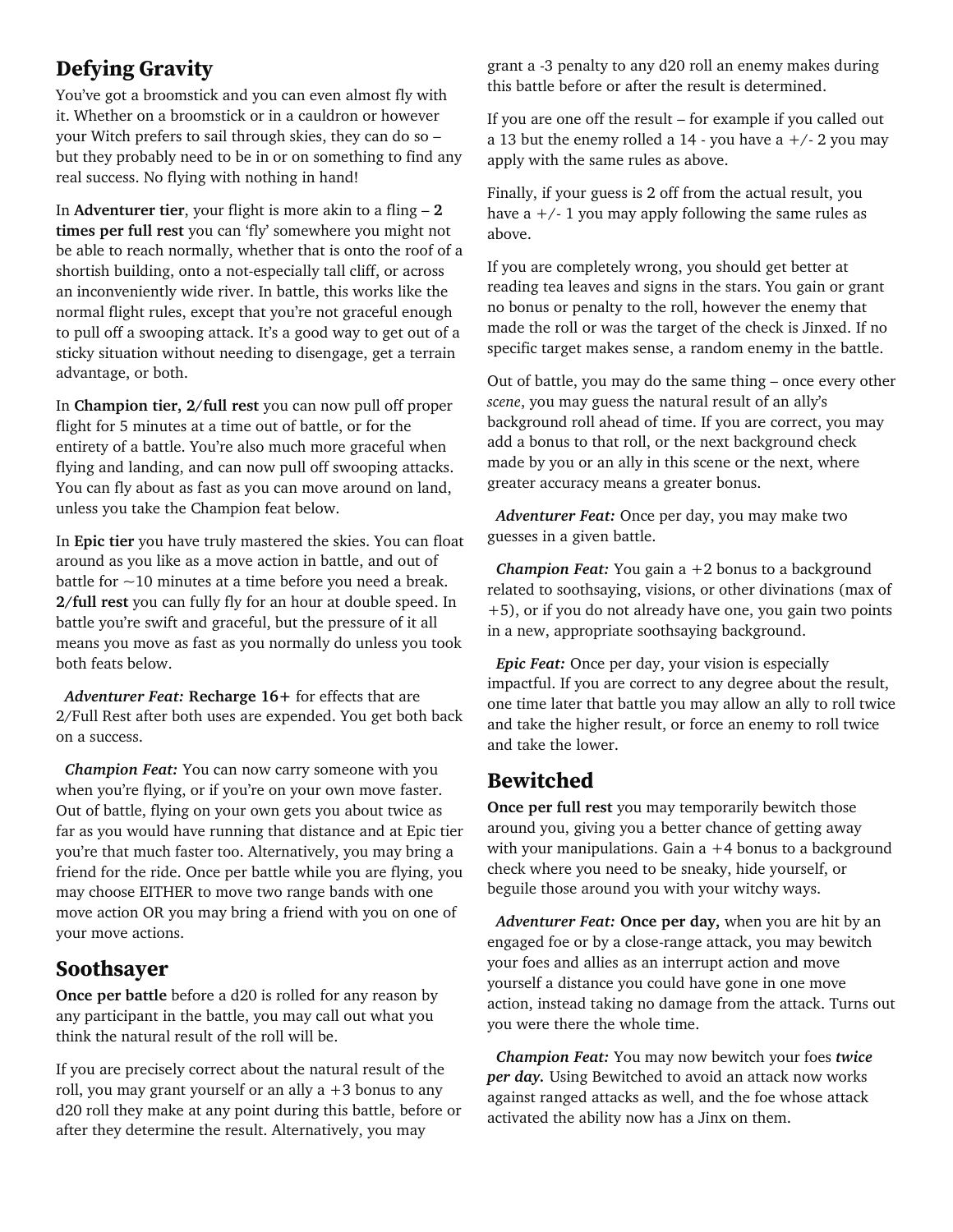# **Spells**

All Witches get access to the Wizard's Disguise Self, Message, Water Breathing, and Scrying utility spells as they gain levels. Additionally, starting at level 3, The Witch has access to a new Utility Spell – the Witch's Hut. The Witch may replace any of their spell slots with a Utility Spell, which will allow them to cast any of the utility spells they have access to at that level.

 *Adventurer Feat:* Each *utility spell* you take lets you cast two spells from the utility spell options instead of one.

 *Champion Feat:* As above, but you can cast three instead of two.

### **3rd Level Utility: Witch's Hut**

#### **Ranged Spell** ◆ **Daily**

**Effect:** This spell allows you to magically create a cozy hut to your liking, though it's a bit cramped when you're starting your witchy career. The hut may appear anywhere you could walk to within 60 feet, and it constructs itself from whatever materials it may find nearby – be it alley junk, logs, rocks, and moss out in the forest, or sand and stone out in the desert.

When active, the hut's door (and windows, if you choose to have them) are considered to be under the effects of a *Hold Portal* spell one spell tier lower than the level *Witch's Hut* was cast at. This effect applies as well to the rest of the Hut, if something may wish to destroy it. Though full destruction of the hut may take a little while longer. The hut is as cozy (or as dank) inside as you wish, and you find it to be a comfortable place to relax and conduct Witchy business, like potion brewing. There is about 10 square feet of space inside, which may get a bit cramped if you let your friends in, and it's just barely tall enough for the tallest member of your party to stand up straight in.

The hut lasts for 8 hours, after which point the hut reverts to being normal material again, and may collapse before long, depending on how rickety the material it made itself out of is. Casting *Witch's Hut* a second time while an earlier casting remains active, or during a short grace period after the magic fades, extends the Hut's lifetime to 24 hours total. Afterwards, each successive casting adds an additional 24 hours of life to the Hut.

- **5th level Spell** The Hut can now move on little feet that sprout out of the bottom, which can be retracted and unnoticeable when the hut is at rest. It can move with you and anyone who can fit inside, or it can move on its own if you would like it to. It will only move in this fashion for two hours, at about half of normal walking speed. When you cast the spell, you have greater control over the hut's appearance, and can make it look more or less as you like, though it still constructs itself from the available materials in its surroundings.
- **7th Level Spell** The Hut's legs get longer and taller, and the hut interior itself becomes 15 by 15 feet, making a much roomier environment. It still only takes up 10x10 feet externally, though. The hut can now move at normal walking speed for four hours. You can command your hut to hide, at which point it will attempt to blend in to its surroundings, looking like a pile of detritus or a small hill, depending on the material it made itself from when you cast the spell, rather than a hut. On the opposite end, you can command your hut to warn you if certain conditions are met – say a dragon comes within 250 feet of the hut. The Hut notices things using a background check rolled by the Witch, if a roll is necessary.
- **9th Level Spell** The Hut's legs have reached their full, gangly length, and can now move at double normal walking speed as long as you would like the hut to do so so long as the spell remains active. Your hut is very personalized to your preferences now, and has three rooms inside, which can be as large as 25 x 25 feet each. The hut's exterior is still 10x10 feet. Three castings of the Witch's Hut spell will now cause the hut to last for a month, with an additional month added for each casting afterward while the magic remains active.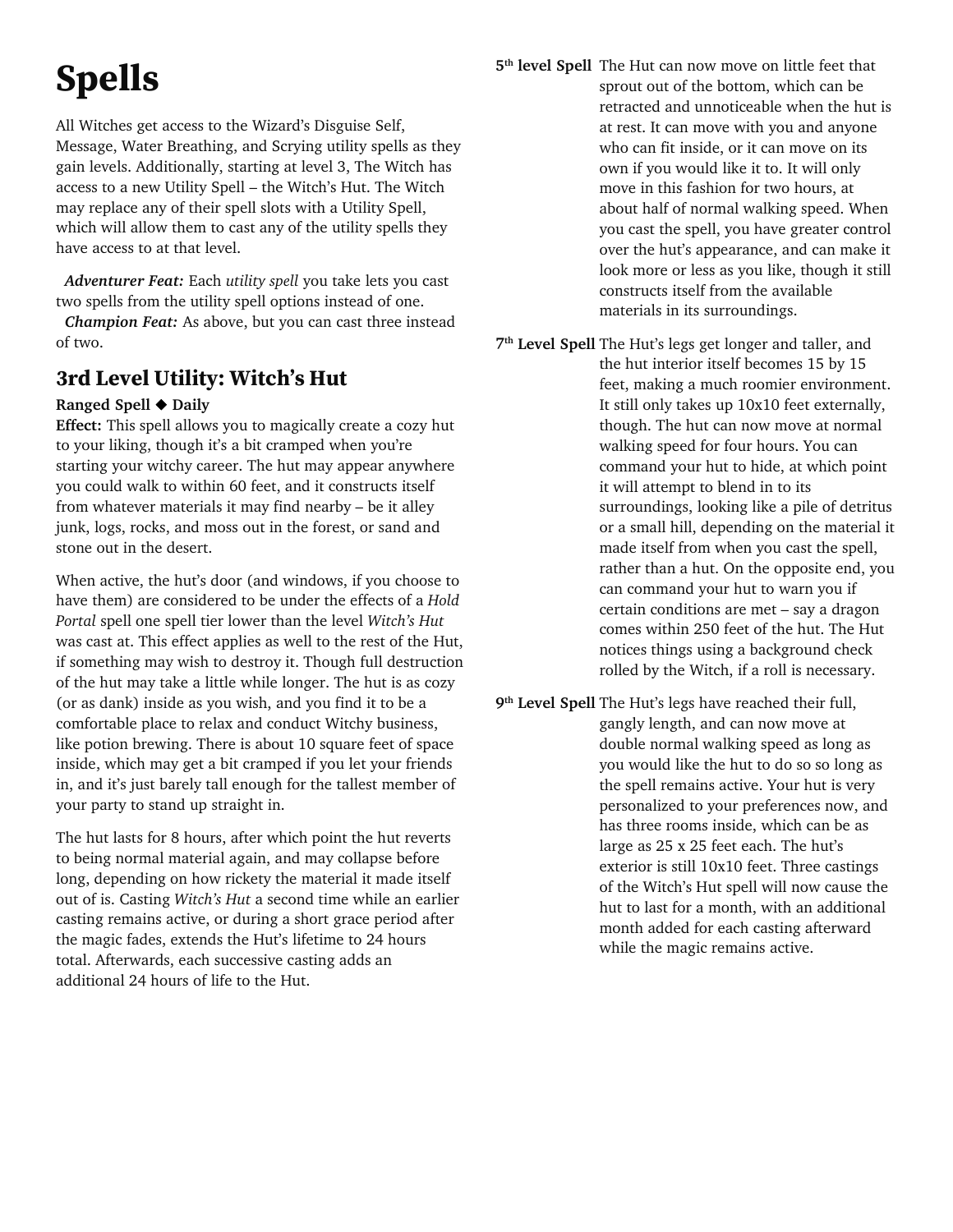## **Hexes and Curses**

*If there's one thing people know about witches, it's to not give them a reason to curse you. Here's what happens when someone gives you a reason to curse them.*

## **1st Level Hexes**

### **Gnawing Doubt**

#### **Ranged Jinx Spell ◆ At-Will**

**Target:** One nearby or far away enemy. **Attack:** Wisdom + Level vs. MD **Hit:** 1d8 psychic damage, and 3 damage whenever that enemy's natural attack roll is less than 11, save ends. **Miss:** Damage equal to your level

 **3rd level spell** 3d6 damage, 5 for nat <11.  **5th level spell** 4d8 damage, 8 for nat <11.  **7th level spell** 5d8 damage, 15 for nat <11.  **9th level spell** 6d10 damage, 25 for nat <11.

 *Adventurer Feat:* Add damage equal to your Wisdom modifier to the initial damage.

 *Champion Feat:* The additional damage now triggers for natural attack rolls below 13.

 *Epic Feat:* Any time an affected foe targets you with an attack, they take the additional damage immediately before the roll, and will again if they meet the trigger condition.

## **Whispers of Despair**

#### **Ranged Bane Spell** ◆ **At-Will**

**Special:** If you have the *Haruspex* talent and you target an enemy hit last round by the spell *Bottled Banshee's Shriek*, you may maximize one rolled damage die from this spell in Adventurer tier, two in Champion, and three in Epic. **Target:** One nearby Jinxed enemy

**Attack:** Wisdom + Level vs. MD

**Hit:** 2d6 + Wisdom modifier psychic damage, and target is vulnerable until the end of your next turn.

Miss: Damage equal to your level + wisdom modifier.

 **3rd level spell** 4d6 damage  **5th level spell** 5d8 damage  **7th level spell** 8d8 damage  **9th level spell** 8d12 damage

 *Adventurer Feat***:** If the target misses an attack while under an effect caused by this spell, they take psychic damage equal to your Wisdom modifier.

 *Champion Feat:* Vulnerability is now save ends.  *Epic Feat:* A creature with less than 100 current hp who fails a vulnerability save stops being vulnerable, but is now affected by Fear.

## **Commination of Blight**

**Ranged Bane Spell** ◆ **Once per battle Target:** One nearby Jinxed enemy **Attack:** Wisdom + Level vs. PD **Hit:** 2d6 + Strength poison damage and the target takes half that damage the next time it uses a move action, half of *that* the next time, and so on. Save ends. **Miss:** Half damage, no ongoing.

 **3rd level spell** 3d8 damage  **5th level spell** 4d10 damage  **7th level spell** 6d10 damage  **9th level spell** 2d4 x 10 damage

 *Adventurer Feat:* One battle per day make the dice one size bigger. E.g.: d8s become d10s

*Champion Feat:* Now the persistent damage is hard save ends.

*Epic Feat:* If another enemy is engaged with the same person as the target of this spell, they also begin taking the half damage for movement, save ends.

### **Poor, Unfortunate Soul**

#### **Ranged Jinx Spell** ◆ **Recharge 6+**

**Target:** One nearby or far away enemy

**Attack:** Wisdom + Level vs. MD

**Hit:** The target must move as you please; choose whether and where the target moves with a move action. The target must do so on their turn, but may do so at any point. You may not move the target such that they are far-away from your allies unless they were already far away, and you also may not move the target into something that harms them – such as off a cliff, or into fire, for example. Save ends. Easy save for enemies a tier higher than the caster, until end of caster's next turn for enemies two tiers higher. **Miss:** Immediately roll for the Recharge. On success, the spell immediately recharges. On failure, the target takes miss damage equal to your level  $+$  your Strength Modifier as they mentally shake off the curse.

*Adventurer Feat:* On the first round, and any time the target rolls a natural 1-5 to save, you decide when the enemy makes the movement.

*Champion Feat:* You may choose to forgo the movement for a turn to instead catch the target's voice. They take a -4 penalty this round to any attack or ability that reasonably makes use of their voice, or if they have a special ability to command allies for example, you may cancel that, or halve the effect – depending on what makes sense to the DM. Any limited ability interrupted this way is not expended.

*Epic Feat:* You can now move an enemy into harm's way, dealing 5d8 damage before the target returns to relative safety (If they are moved off a cliff, they catch onto the edge and climb back up).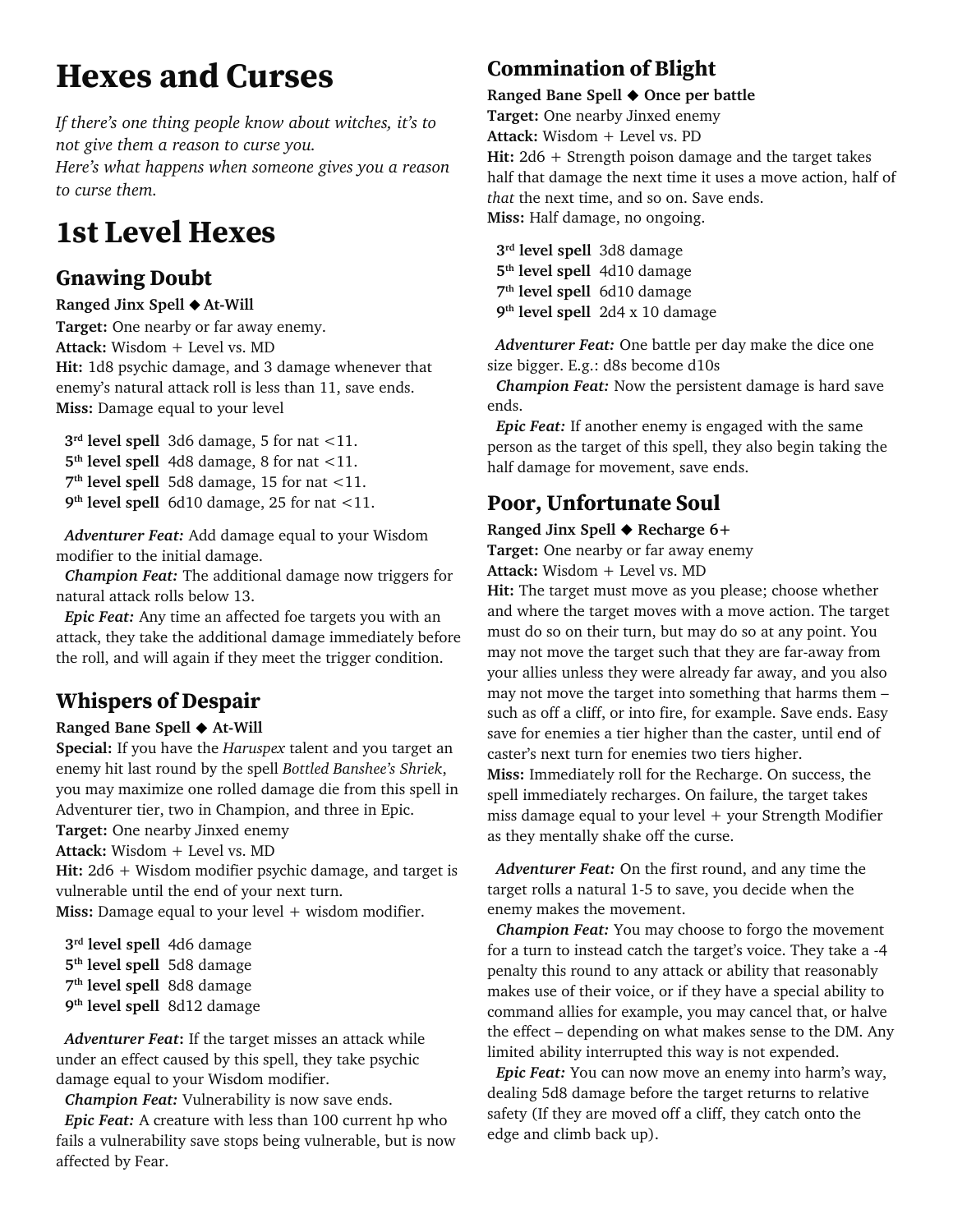#### **Fata Morgana**

**Close-quarters Spell** ◆ **Daily**

**Target:** One engaged enemy.

**Attack:** Wisdom + Level vs. MD

**Hit:** When cast, pick one enemy you are engaged with. The next attack (even from enemies) that hits the target grants 2d6 temporary hit points to the attacker. Save ends. **Miss:** The spell recharges for the next fight.

 **3rd level spell** 3d6 temporary HP.

 **5th level spell** 3d8 temporary HP. The next two times someone hits the target, the attacker gains temporary hp.

 **7th level spell** 4d8 temporary HP. Grant temporary HP three times.

 **9th level spell** 5d8 temporary HP. Grant temporary HP four times.

 *Adventurer Feat:* Allies now gain temporary HP when attacking the target, not just on hits, consuming one granting of temp hp.

*Champion Feat:* Add wisdom mod x 2 to the granted temporary HP for allies (x3 at epic tier)

*Epic Feat:* Hard save ends

## **3rd Level Hexes**

## **Snuff out the Light**

**Ranged Bane Spell** ◆ **Recharge 16+** 

**Special:** If you selected the *Haruspex* talent and a target is Dazzled from the flash of light from Fay Light or a similar effect, +2 to hit them.

**Target:** 1 nearby Jinxed enemy.

**Attack:** Wisdom + Level vs. AC

**Hit:** 7d8 + Strength modifier negative energy damage, and is stuck, save ends. The target and any stuck foes nearby the target(s) of this attack take 5 damage for each turn they are stuck while the effect is active. **Miss:** Half damage.

 **5th level spell** 8d10 damage, 10 stuck damage per turn  **7th level spell** 3d4 x 10 damage, 20 stuck damage

 **9th level spell** 3d6 x 10 damage, 40 stuck damage

*Adventurer Feat:* Target 1d2 enemies with this attack. Only one need be Jinxed, but only Jinxed foes are stuck.

*Champion Feat:* Hard save ends. *Epic Feat:* Target 1d3 enemies.

### **Fay Light**

#### **Close-quarters Spell** ◆ **Recharge 11+**

**Target:** One nearby ally

**Effect:** The targeted ally heals 7 hp per round each time their turn comes up for the remainder of battle, or until they are hit by an attack, ending the healing. When struck, the Fay Light bursts into a shining nova, Dazzling the enemy. They have a -2 penalty to attacks, save ends.

 **5th level spell** 15 hp per round.  **7th level spell** 25 hp per round.  **9th level spell** 35 hp per round.

 *Adventurer Feat:* One other enemy engaged with the target is also Dazzled by the flash of light. If there is no other engaged enemy, the target heals an additional amount of hp equal to your Wisdom modifier before taking the damage from the attack.

*Champion Feat:* 1d3 enemies engaged with the target or grouped with the enemy are also struck by the flash of light. If you cannot target as many enemies as you rolled, your ally heals your Wisdom Modifier in hp for each Dazzle that cannot be applied.

*Epic Feat:* The triggering enemy is now Dazed instead of Dazzled.

## **Curse of Conscience**

**Ranged Jinx Spell** ◆ **Recharge 6+ Interrupt Action**

**Target:** One enemy about to use an opportunity attack on you or an ally

**Attack:** Wisdom + Level vs. MD

**Hit:** Target suffers a crisis of conscience about attacking you and your allies. If the target chooses to go through with this opportunity attack and future ones, they take a -2 penalty to AC, save ends. Even if they skip the attack they are considered Jinxed.

**Miss:** Target takes your level + Wisdom modifier damage as they power through the regret.

 **5th level spell** Penalty to AC now also applies to PD  **7th level spell** Miss damage is now double your level.  **9th level spell** Penalty is now -4 to AC and PD.

 *Adventurer Feat:* Deal the miss damage effect on hits too. *Champion Feat:* Damage effect is now Level + Wisdom Modifier x 2 (x3 at Epic)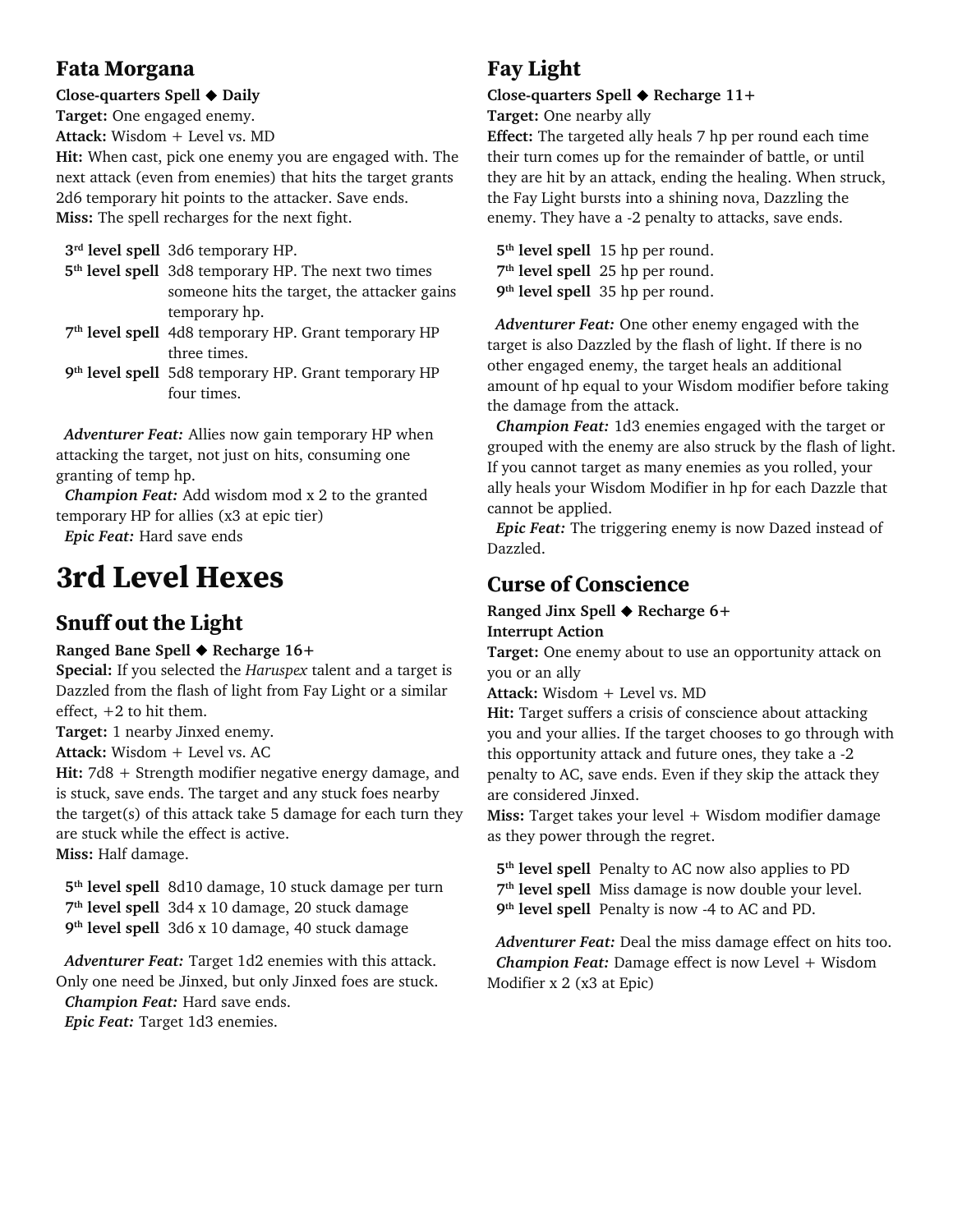## **5th Level Hexes**

## **Eye of Newt and Toe of Frog**

**Ranged Bane Spell** ◆ **Daily**

**Target:** One Jinxed target with 140 or fewer hp. **Attack:** Wisdom + Level vs. PD **Hit:** Target is turned into a frog (or similar creature of your choice), save ends. While befrogged, the enemy is considered Vulnerable, and cannot make their normal attacks, except for a special frog attack that deals half their level in d4s in damage. The target remains a frog until hurt, which immediately ends the effect.

**Miss:** Target is vulnerable, save ends.

 **7th level spell** Target with 220 hp or less  **9th level spell** Target with 400 hp or less

 *Champion Feat:* On a miss, you may choose to forgo causing vulnerability to instead recharge the spell during the next quick rest.

*Epic Feat:* Hard save ends (16+).

## **Witch's Hex Mark**

#### **Ranged Jinx Spell** ◆ **Daily**

**Effect:** Nominate an ally to temporarily be 'Hex-marked'. One enemy that ally attacks before the end of their next turn will be Jinxed, their choice which. This effect lasts for a number of rounds equal to your Strength modifier, minimum of 1. If an enemy engages with you while this spell is in effect, or this spell is cast while engaged, make the below attack against the engaged enemy.

**Target:** One enemy who moves into engagement with the caster, along with 1d2 grouped near enemies, if any. **Attack:** Wisdom + Level vs. MD

**Hit:** 5d12 + Wisdom Modifier Psychic or Fire damage to the triggering target, half to the rest. The triggering target additionally has a -2 penalty to MD, save ends. All targets are Jinxed.

 **7th level spell** 8d12 damage.

 **9th level spell** 2d6 x 10 damage. The MD penalty now also applies to PD.

 *Champion Feat:* Up to 1d3 additional enemies now.  *Epic Feat:* The triggering target now also takes 20 ongoing damage of the chosen type, save ends all Hex Mark conditions.

## **7th Level Hexes**

## **By the Pricking of my Thumbs**

#### **Ranged Jinx Spell** ◆ **Recharge 16+**

**Special:** If you selected the *Haruspex* talent, any enemies engaged with you other than the target take half damage. If no enemies are engaged with you, 1d2 nearby enemies are Dazzled (-2 to attacks) save ends. **Target:** One nearby enemy **Attack:** Wisdom + Level vs. MD **Hit:** 7d8 + Strength Modifier damage, and target is stunned until the end of your next turn **Miss:** Half damage and the foe is Dazed until the end of your next turn. You take half of the miss damage.

**9th level spell** 9d8 damage.

*Champion Feat:* You no longer take damage on a miss. *Epic Feat:* The d8s become d10s

## **The Witch's Curse**

#### **Ranged spell** ◆ **Daily**

Special: Once per level, and only when someone has directly wronged you, sought you specifically to seek your magical aid, or shown you a tremendous failure of character when given the opportunity to be a kind person. **Effect:** You place a curse on the individual who has wronged you, shown tremendous hubris, or been needlessly cruel. This can take any number of effects limited essentially to your imagination, but the curse is most effective when it is made a suitably ironic punishment for the person targeted by the curse. The effects of the curse cannot kill the target on their own, only make their life inconvenient, or painful. For inspiration, look to many Disney movies, the witches from Macbeth (though their influence is much more subtle), and all sorts of fairy tales old and modern. When you set the curse, you must enumerate a way to break the curse that will be known by the target – often by completing a whimsical task, or by gathering certain objects. Once the target does so, they are freed from the curse. The curse will be relatively minor and limited if targeting a relative nobody, or larger and more dramatic if targeting, say, the cold-hearted Prince of a land. But know you are creating a powerful motivation. The target knows you have cursed them, and many people in the area will know as well. They may praise you for putting one over on the cruel overlord, or may spurn and hate you for your own cruel and mercurial ways.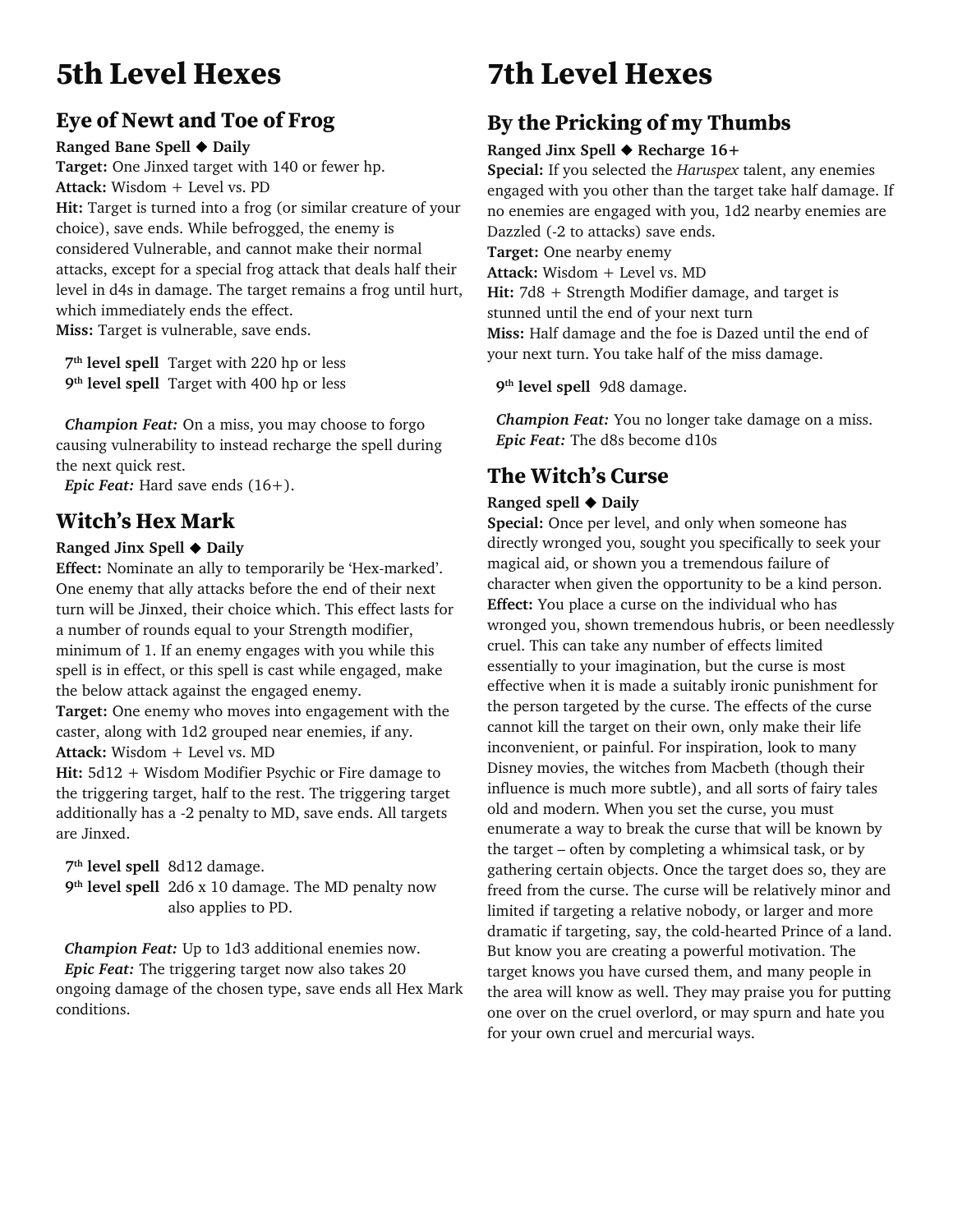## **9th Level Hex**

### **Something Wicked This Way Comes**

#### **Close-quarters Bane Spell** ◆ **Daily**

**Special:** When this spell is used to break the Jinx placed by 'By the Pricking of my Thumbs', the Jinx instead remains unbroken and the target gets no chance to save against it on its next turn. The target's stun effect becomes easy save ends, and are Shocked (roll d20s twice and take the lower) instead of weakened by this spell *after* they save against being stunned.

**Target:** One near or far Jinxed enemy.

**Attack:** Strength + Level vs. PD

**Hit:** The enemy takes 3d8 x 10 + triple your Wisdom modifier in damage and is Weakened. Choose an ally to get +2 on their next d20 roll. If that roll is a natural even, the bonus remains until they roll a natural odd. If you have no allies left to gain this ability, the escalation die rises by 1, and you take on  $a + 3$  to all your d20 rolls for the remainder of battle. The chosen ally, or yourself if none are available, may engage or become nearby to the target as a move action so long as that enemy is on the battlefield and

the effect remains active.

**Miss:** Damage equal to triple your level, and an ally gets the +2 on evens effect.

*Epic Feat:* Two allies, one of which may be yourself, now gain the  $+2$  on natural evens. If either one rolls a natural odd, they both get the  $+2$  back for the next round, and so on. If only one such ally remains standing, that person gains the +3 to all d20 rolls for the remainder of battle.

## **Nature and Weather**

*People come to witches hoping for good news about the weather and the coming crop. Sometimes they have it. Other times, the world has a different plan.*

## **1st Level Nature Spells**

### **Scouring Sirocco**

#### **Close-Quarters Jinx Spell** ◆ **At-Will**

**Special:** Damage may match your *In Thunder Lightning or in Rain* choice.

**Target:** One nearby enemy

**Attack:** Wisdom + Level vs. PD

**Hit:** 1d8 + Strength Modifier fire or cold damage **Miss:** Half damage

 **3rd level spell** 2d6 damage  **5th level spell** 5d6 damage  **7th level spell** 6d8 damage  **9th level spell** 7d10 damage

*Adventurer Feat:* You may choose to attack two nearby enemies. Make an attack against each, but roll the damage only once. Missed targets take half of the split damage

*Champion Feat:* Both targets now take full damage. *Epic Feat:* After rolling the damage, you may reroll one of the dice

## **Stormstrike**

**Ranged Jinx Spell** ◆ **At-Will**

**Target:** One nearby enemy

**Attack:** Wisdom + Level vs. AC

**Hit:** 1d10 + Wisdom Modifier Lightning or Thunder damage

**Natural 16+:** As a hit, and the target is Dazzled (-2 to Attacks), save ends.

 **3rd level spell** 3d8 damage  **5th level spell** 5d8 damage  **7th level spell** 7d8 damage  **9th level spell** 9d8 damage

 *Adventurer Feat:* Now does miss damage equal to your level.

 *Champion Feat:* If the target and one other enemy are engaged with the same person, the other enemy is also Dazzled on 16+, save ends.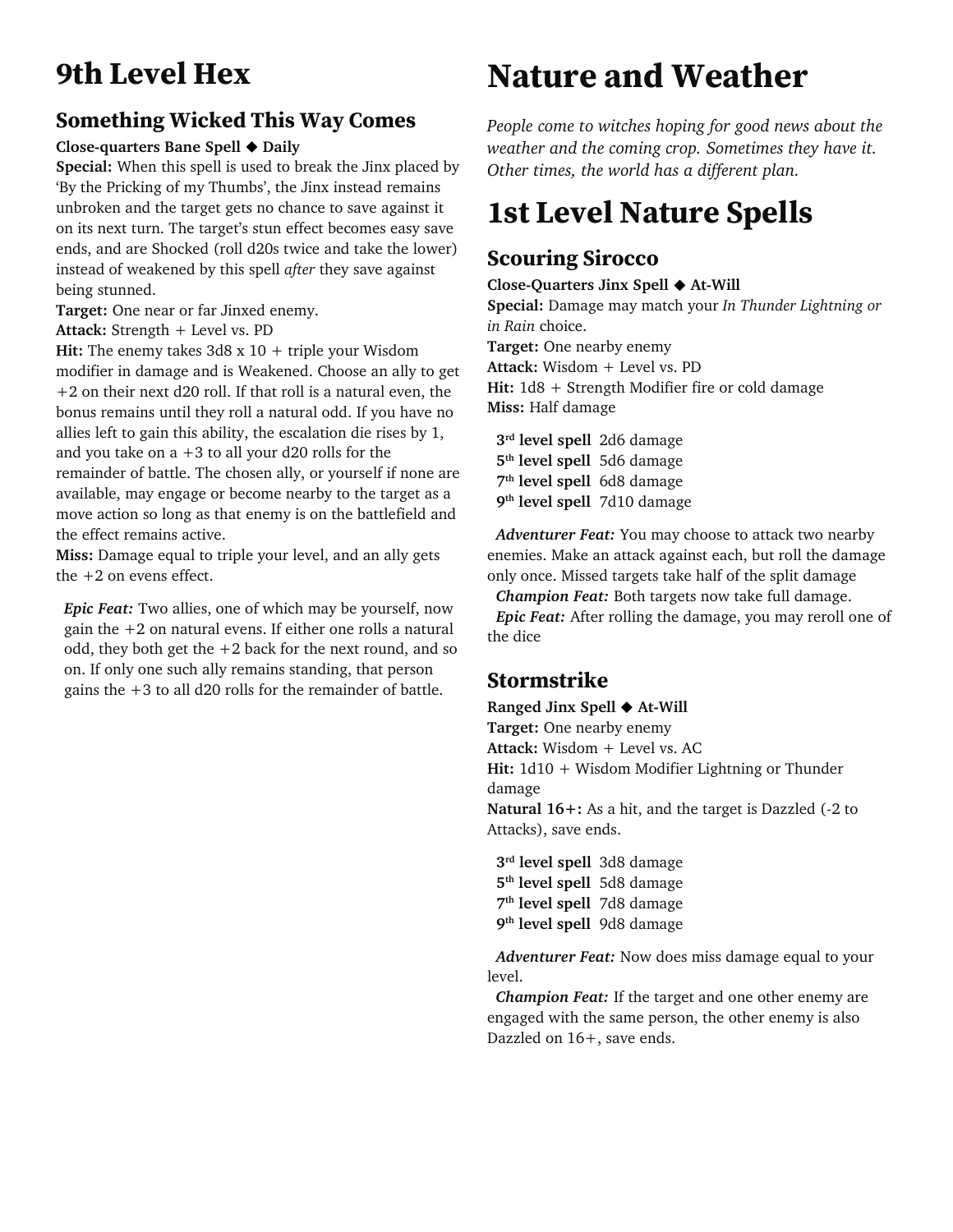### **Taken by the Wind**

#### **Ranged Bane Spell** ◆ **Once per battle**

**Target:** One nearby or far-away Jinxed enemy **Attack:** Wisdom + Level vs. PD

**Hit:** 2d4 damage, and target is forced to move away from you: Engaged to Nearby, Nearby to Far, etc. If engaged, they are popped free. The enemy cannot be targeted by an opportunity attack if a foe is pushed in this way. If the target is flying, they must land, and cannot fly again until after the end of their next turn.

**Miss:** Damage equal to your level, flying foes must land, but can take off again on their turn.

- **3rd level spell** 4d4 damage, and one ally may make an opportunity attack
- **5th level spell** 4d8 damage. If an engaged ally will promise the target heaven, the foe can instead be knocked to the ground. Target is Vulnerable and cannot Disengage or Pop Free until the end of their next turn.
- **7th level spell** 6d8 damage. A foe knocked flat now also triggers an opportunity attack.
- **9th level spell** 2d4 x 10 damage.

 *Adventurer Feat:* If it makes sense for the target to smash into another foe, both the target and that foe take your Strength Modifier in damage (2x at Champion, 3x at Epic). Flying targets always take this damage.

 *Champion Feat:* Two engaged allies may take attacks of opportunity with their respective reactions.

 *Epic Feat:* If an ally is engaged with a pushed target, they can be Taken by the Wind unharmed along with the target if they would like.

#### **Rime**

#### **Close-quarters Jinx Spell** ◆ **Once per battle**

**Special:** If the target is in water or if Soothing Rain is in effect and the target is engaged with your ally, they must spend a move action to make a save against the hoarfrost. **Target:** One nearby enemy

**Attack:** Wisdom + Level vs. PD

**Hit:** The target is covered in hoarfrost. Until they spend a move action to shake it off, or are hit by an attack which breaks the frost, they cannot move. If the enemy is hit by an attack while covered in hoarfrost, they take **8** additional cold damage.

 **3rd level spell** 15 damage  **5th level spell** 22 damage  **7th level spell** 30 damage  **9th level spell** 45 damage

*Adventurer Feat:* When the ice breaks, the target takes their level in cold damage.

*Champion Feat:* The ice shatters explosively – ice breaking damage is dealt to any nearby grouped enemies.

## **Old Heat of a Raging Fire**

#### **Close-quarters Spell** ◆ **Daily**

**Special:** If you have selected the *In Thunder, Lightning, or in Rain* talent, the damage type is based on the resistance you selected. Feel free to rename the spell to match! Each type also has a special bonus.

 **Thunder:** Dazzles (-2 to attacks) foes that attack the recipient until the end of their next turn. An amount of foes equal to your Strength Modifier (minimum 1) can be Dazzled at a time in this way. Each enemy can only be Dazzled in this way once.

 **Cold:** -5 to disengage checks made by target's engaged enemies, or  $+5$  to the target until the end of your next turn.

**Fire:** Deals ongoing fire damage equal to your wisdom modifier (x2 at Champion, x3 at Epic) to enemies engaged with the target. This is added onto the ongoing damage bonus unlocked at 5<sup>th</sup> level.

 **Lightning:** Target may pop free from engagement after attacking, if they wish.

**Target:** One nearby or far-away ally

**Effect:** Target deals additional fire damage with their attacks equal to your Wisdom Modifier for a number of rounds equal to your Strength Modifier + 1.

**3rd level spell** 1d8 + Wisdom Modifier fire damage

- **5th level spell** 2d6 + Wis Mod, and engaged enemies now take 5 ongoing fire when they begin their turn engaged with the target, save ends.
- **7th level spell** 2d12 + Wis Mod, 10 ongoing, and enemies start taking the ongoing once the target of this spell engages them.

 **9th level spell** 3d12 + Wis Mod, 20 ongoing

 *Adventurer Feat:* Target gains temporary hp equal to your Wisdom Modifier (x2 at Champion, x3 at Epic) when this spell is cast on them.

 *Champion Feat:* If your ally is knocked unconscious while this spell is active, they are considered unconscious as normal, but on their next turn they can still take all of their actions as the burning heat within keeps them going for one last strike. If they defeat an enemy (or the last mook of a group) with this last set of actions, they recover as though they had rolled a natural 20 on a death save. Otherwise, after this set of actions they become helpless and unconscious as normal, rolling death saves.

 *Epic Feat:* Enemies with less than 80 hp that end their turn nearby a target of this spell are affected by Fear while they are nearby.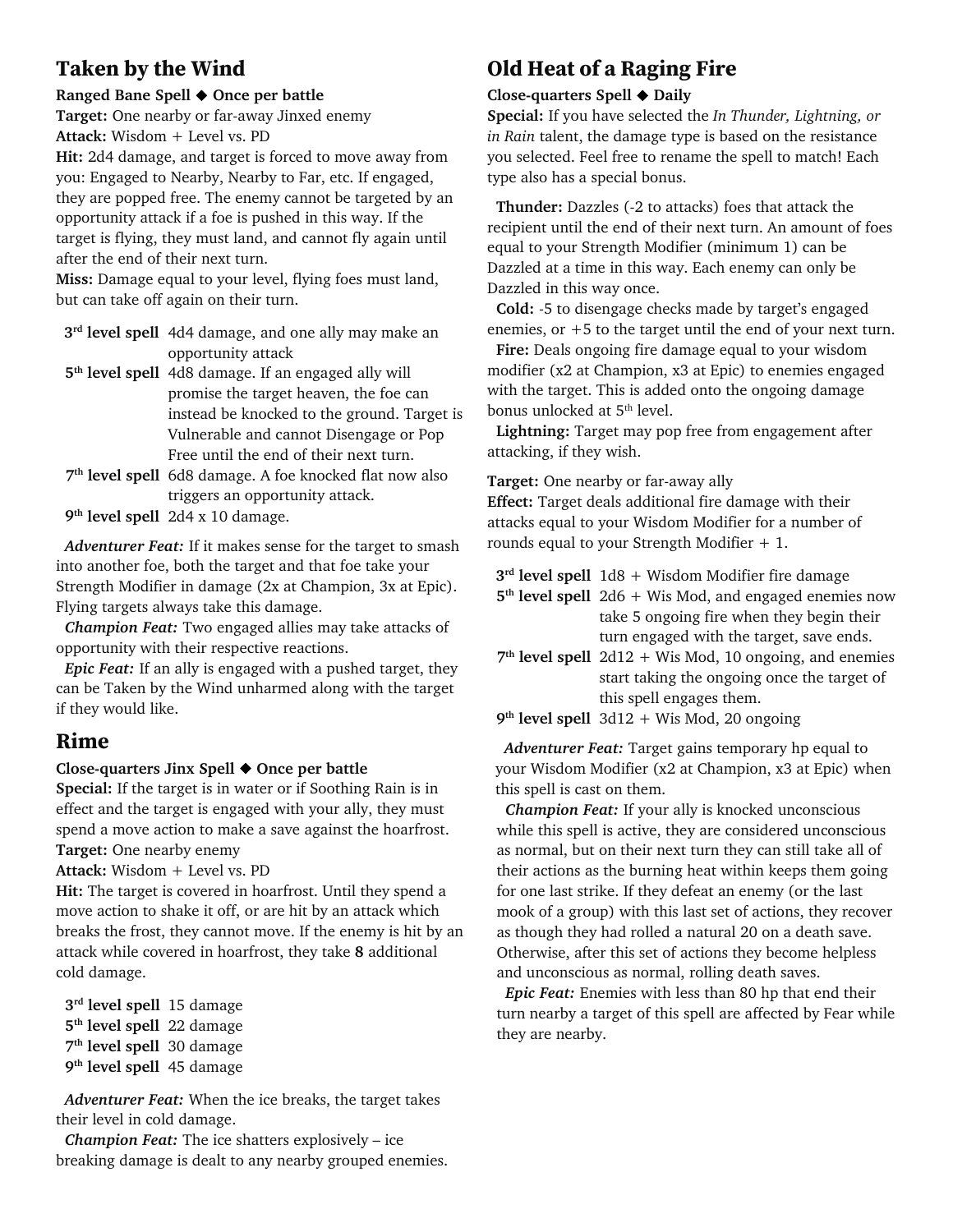## **3rd Level Nature Spells**

## **Coldsnap**

#### **Close-quarters Bane Spell** ◆ **At-Will**

**Special:** Damage may match your *In Thunder Lightning or in Rain* choice.

**Target:** Up to three enemies engaged with you, at least one of which must be Jinxed.

**Attack:** Strength + Level vs. PD

**Hit:** 2d6 + Wisdom Modifier cold or thunder damage **Miss:** Damage equal to your level

 **5th level spell** 4d6 damage **7th level spell** 6d6 damage **9th level spell** 8d6 damage

 *Adventurer Feat:* Gain a +2 bonus on your next disengage check if you successfully hit at least one target who is still standing.

 *Champion Feat:* **One battle per day**, upgrade the dice to d8s.

 *Epic Feat:* **One** *more* **battle per day**, upgrade the dice to d10s.

## **Soothing Rain**

#### **Ranged Spell** ◆ **Recharge 11+ Quick action to Cast**

**Effect:** A soothing rain covers the battlefield, easing your ally's aches and stress. Until the end of your next turn, one die from all of you and your ally's healing effects is maximized. This can also be used during a quick rest for one recovery from each ally.

**5th level spell** Additionally, allies enjoy a +2 bonus to MD

- **7th level spell** The Soothing Rain lasts for 2 turns, or for two recoveries per character during a quick rest.
- **9th level spell** Two dice are maximized in all healing rolls.

*Champion Feat:* Reroll a single 1 or 2 from any healing roll.

*Epic Feat:* Reroll all 1s and 2s from all healing rolls.

### **Boltberries**

**Close-quarters spell** ◆ **Recharge 16+**

Quick action

**Target:** Self, or one nearby ally

**Effect:** For the remainder of battle, the target may move a distance that would normally take two move actions with only one. Additionally, the target may make disengage checks with  $a + 2$  bonus. If by the end of their turn the target has not used a move action since the end of their last turn, they take 1d4+2 damage that cannot be reduced by any means.

**5th level spell** The target may now end an effect causing the Stuck or Stunned condition on themselves by spending their move action. If the target of this spell hits with a melee attack while the effect is active, the damage dealt increases by one die of the type used by the melee weapon. Selfdamage increases to 1d8+4.

- **7th level spell** The target may now move anywhere on the battlefield with a move action, provided they have a way to get there. Self-damage increases to 2d8+6. Melee damage bonus increases to an additional die plus their Dexterity modifier (min 1) x2 at Champion tier, x3 at Epic.
- **9th level spell** So long as there's ground to walk on to get somewhere, you can take advantage of it, vertical or otherwise. +4 bonus to disengage checks. Bonus damage is a die + their Dexterity modifier + your Wisdom modifier x 3. Self-damage increases to  $2d12+12$ .

 *Adventurer Feat:* You may expend a use of your daily Cauldron potion creations to create a concoction which allows yourself or someone of your choosing to gain a surge of energy allowing them to run with tremendous speed for two hours. Over the course of these two hours, the individual may run as far as they would normally be able to by running for an 8 hour span. Afterwards, the individual can then keep going as normal if they choose. Stopping for too long before the end of the effect will harm them. If the individual finds themselves in a fight, they will be under the effect of the spell for the duration of that battle, but the effect ends with that battle.

 *Champion Feat:* You may now spend one Cauldron Concoction to create these potions for 1d4+3 people.  *Epic Feat:* An expended Concoction now lets you make a dose for up to 10 people.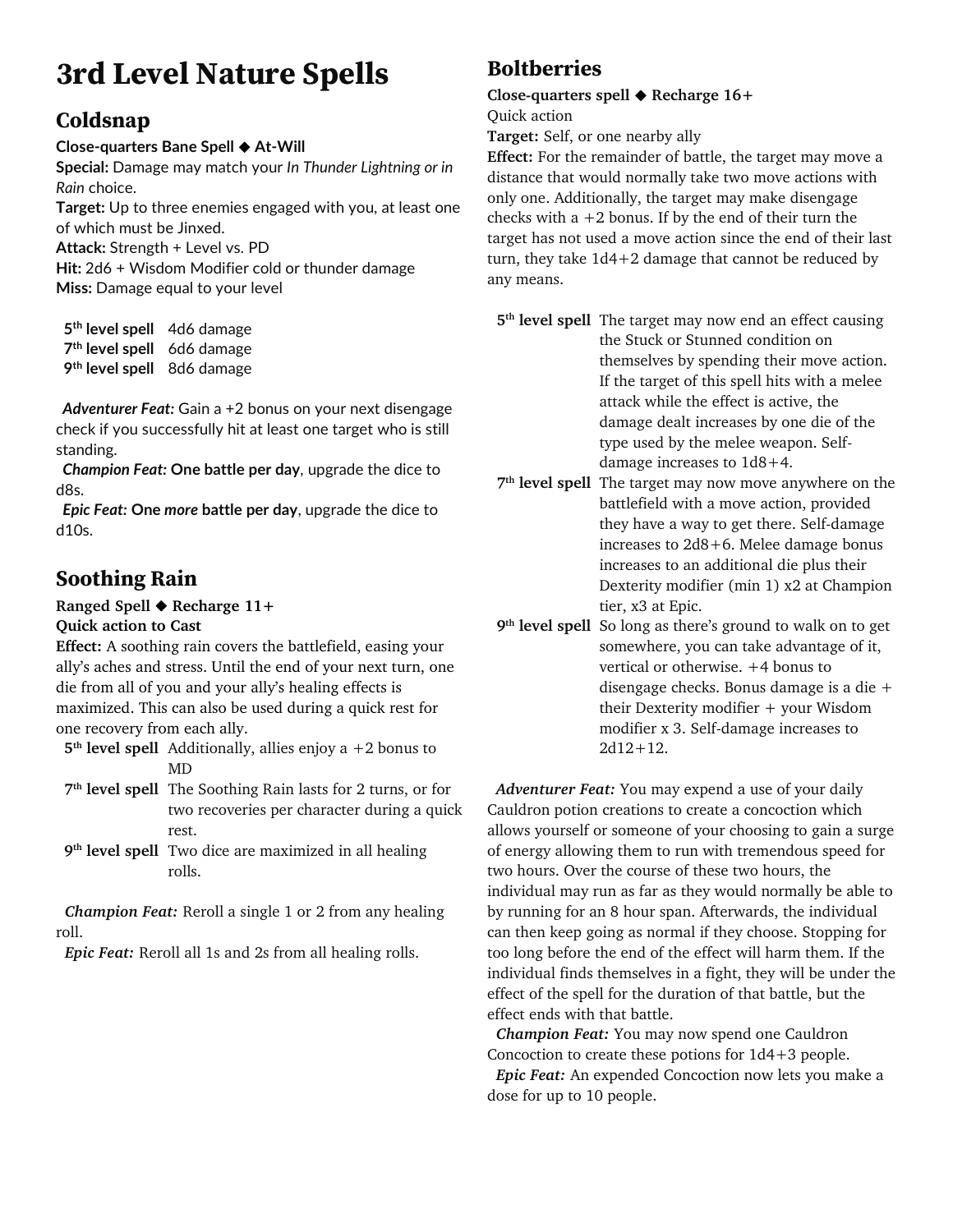### **Foggy Depths**

#### **Ranged Jinx Spell** ◆ **Daily**

**Target:** 1d3 Grouped Nearby Enemies **Attack:** Wisdom + Level vs. MD

**Hit:** Each affected target gains a penalty to their AC that round for each attack that targets them. -1 to AC after every attack that hits, -2 for each attack that misses. This penalty grows cumulatively to a max of -4. Enemies immune to fear effects have a cumulative max of -2. The depths last a number of rounds equal to your Strength Modifier (minimum 1).

**Miss:** If all available targets are missed, regain the spell during your next quick rest.

 **5th level spell** Penalty now also applies to MD

 **7th level spell** Penalty now may apply to PD *or* MD

 **9th level spell** Penalty now applies to all defenses.

 **Adventurer Feat:** Attacking an enemy affected by Foggy Depths now grants bonus damage equal to the caster's Wisdom Modifier.

 **Champion Feat:** This ability now fully effects enemies immune to fear.

## **5th Level Nature Spells**

### **Tempestarii's Call**

#### **Ranged Spell** ◆ **Recharge 16+**

**Special:** Damage may match your *In Thunder Lightning or in Rain* choice.

**Effect:** A tornado or dust devil carries you up into a small storm cloud that then moves around the battlefield for two rounds. Each round it moves to a random enemy on the battlefield and makes the below attack. 1d2 additional enemies that are in a group with that enemy, or are engaged with the same person if any, are also targeted by this attack. This repeats on the next round, carrying you with it as it goes to another random enemy on the battlefield. Enemies cannot engage you while riding the cloud.

**Target:** One random enemy **Attack:** Strength + Level vs. PD **Hit:** 6d8 thunder damage

**7th level spell** 7d10 damage. Ranged attacks against you have a -2 to hit while you are riding the cloud.

**9th level spell** 10d10 damage

 *Champion Feat:* 1d3 additional enemies may be the target of the Call.

*Epic Feat:*  $+2$  to PD and MD while riding the cloud

## **Changing Climate**

**Ranged Bane Spell** ◆ **Daily Target:** All Jinxed enemies **Attack:** Wisdom + Level vs. PD

**Hit:** Creates a localized storm, heat wave, or other similar weather over the battlefield that lasts a number of rounds equal to your Strength Modifier +1 (minimum 1). Any spell that deals cold, fire, lightning, or thunder damage that strikes an affected enemy maximizes one of its dice instead of being rolled.

**7th level spell** Nearby allies gain Resistance 12+ to cold, fire, lightning, or thunder while Changing Climate is in effect, chosen when the spell is cast.

**9th level spell** Resistance 14+, Maximize two damage dice.

*Champion Feat***:** Foes that become Jinxed after casting Changing Climate are affected by it.

*Epic Feat***:** While Changing Climate is in effect, Jinx saves are 1 point harder. (Normally, 12+.)

## **7th Level Nature Spell**

### **Sleet Burst**

#### **Close-quarters Jinx Spell** ◆ **Recharge 16+**

**Special:** Damage may match your *In Thunder Lightning or in Rain* choice.

**Target:** 1d4 grouped nearby or far away enemies

**Attack:** Wisdom + Level + 2 vs. PD

**Hit:** 6d6 cold damage and 4d6 ongoing cold to each target, save ends.

**Miss:** Ongoing damage only

 **9th level spell** 10d6 damage, 6d6 ongoing

*Champion Feat***:** You can now target 1d4 + 1 grouped enemies.

*Epic Feat***:** If a target is critically hit they are stuck until they spend a standard action to end the effect.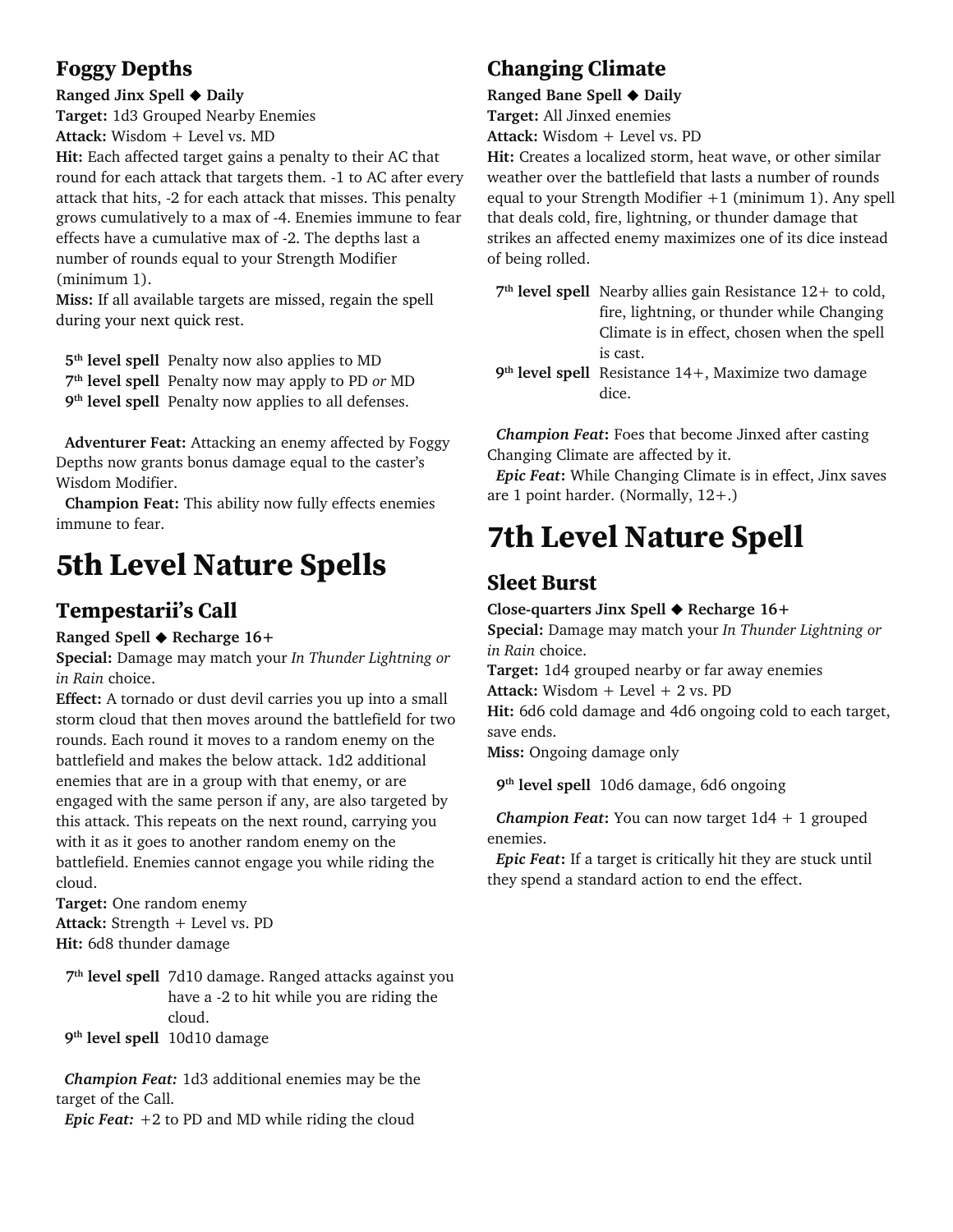## **9th Level Nature Spell**

#### **Tempest**

#### **Ranged Bane Spell** ◆ **Daily**

**Special:** If your *In Thunder Lightning or in Rain* choice is fire, replace cold damage with fire

**Target:** All on the battlefield, but the enemy with the highest PD (any one if there is a tie) must be Jinxed on the turn the spell is cast.

**Attack:** Wisdom + Level vs. Highest enemy PD **Effect** The Tempest lasts a number of turns equal to your Strength Modifier (At least 1). At the top of each round, roll the attack for the Tempest. On hit, all enemies take 40 damage that is simultaneously cold, thunder, and lightning type (hit each mook group once). On a miss, deal half damage. Additionally, your allies gain  $+2$  to AC or each heal 10 hp at the top of each round – you choose which, witch.

 *Epic Feat:* This spell does not end the Jinx effect on the primary target.

## **Potions and Brews**

*Usually, witches try to trick or convince their enemies into drinking their potions. Tossing the potions works just as well though.* 

## **1st Level Brews**

## **Acidic Aspersion**

**Close-quarters Jinx Spell** ◆ **At-Will Target:** One nearby enemy **Attack:** Wisdom + Level vs. AC **Hit:** 1d6 acid damage, ongoing acid damage equal to Wisdom Modifier. **Miss:** Damage equal to your level

**3rd level spell** 2d6 damage, 1d6+Wisdom modifier ongoing **5th level spell** 3d6 damage, 2d6 ongoing

**7th level spell** 4d8 damage, 3d6 ongoing

**9th level spell** 6d8 damage, 4d8 ongoing

*Adventurer Feat:* The damage on hit now adds your Strength Modifier

*Champion Feat:* While the target is taking ongoing damage, they also have -1 to AC *Epic Feat:* The AC loss also applies to PD.

## **I Bet You Weren't Expecting... This!**

**Melee Bane attack** ◆ **At-Will Target:** One engaged Jinxed enemy **Attack:** Strength + Level vs. AC **Hit:** As a normal melee attack with a small one-handed weapon (d6s), plus 7 poison damage. **Miss:** Damage equal to your level  $+3$ 

 **3rd level spell** 12 poison damage **5th level spell** 18 poison damage **7th level spell** 25 poison damage **9th level spell** 35 poison damage

*Adventurer Feat:* Your surprise dagger is extra surprising! You can now target nearby enemies *Champion Feat:* Upgrade melee damage dice to d8s *Epic Feat:* Target suffers -2 to MD. Save ends.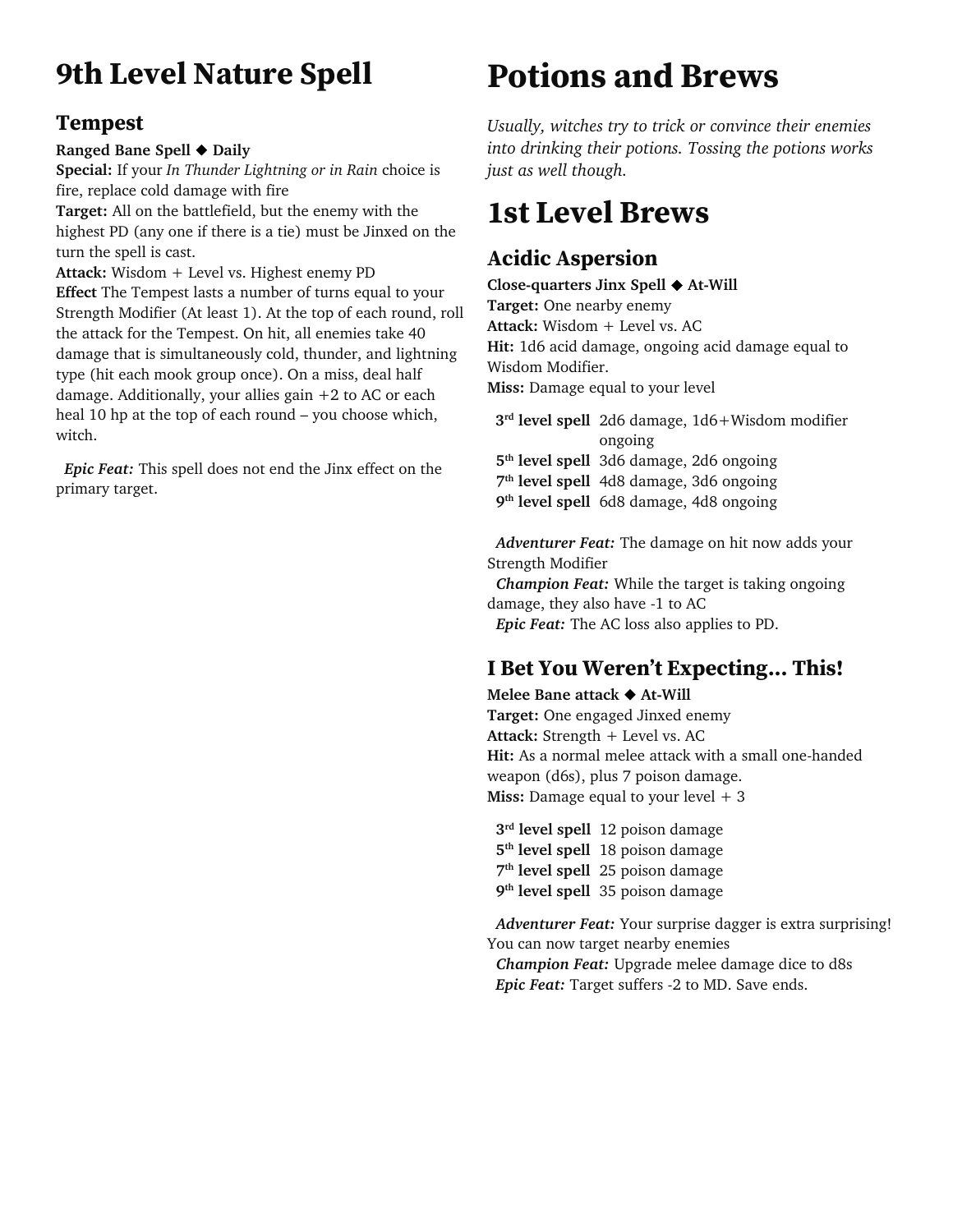### **Charm of Powerful Trouble**

#### **Ranged Spell** ◆ **Recharge 16+ Interrupt Action**

**Target:** One nearby ally that is about to be hit by an attack **Effect:** For each time the target is hit by an attack to their AC before the end of your next turn, they gain a bonus to their damage equal to your Wisdom Modifier (double at Champion tier, triple at Epic) on their next attack, hit or miss.

 **3rd level spell** PD too. **5th level spell** The damage bonus lasts for the remainder of battle. **7th level spell** The target heals back the amount of hp they gain in damage

**9th level spell** MD as well.

 *Adventurer Feat:* Once per Full Rest, the target gets the damage bonus any time they are targeted by an attack, not just when they are hit.

 *Champion Feat:* Spell is now recharge 6+

### **Bottled Banshee's Shriek**

#### **Close-quarters Jinx Spell** ◆ **Once per battle**

**Target:** Up to 3 nearby enemies

**Attack:** Wisdom + Level vs. MD

**Hit:** 1d6 negative energy damage. All are Jinxed, one of your choice is *Shaken* – taking -2 to PD.

**Miss:** Damage equal to your level to one target of your choice.

 **3rd level spell** 2d4 damage. Up to two foes are Shaken.

 **5th level spell** 2d8 damage. On an 18+ one foe is Weakened.

**7th level spell** 3d8 damage. Up to three foes are Shaken.

 **9th level spell** 4d8 damage. Weaken a foe on a natural even hit.

 *Adventurer Feat:* Optionally can be Thunder damage instead

 *Champion Feat:* If a foe is suffering from an effect of this spell, they cannot hear orders given by a leader monster, e.g. the special effect of the Orc Battle Screamer's Skull drum.

 *Epic Feat:* Target up to 4 nearby enemies

## **Lightning in a Bottle**

#### **Close-quarters Bane Spell** ◆ **Daily**

**Special:** If you chose the *Toil and Trouble* talent you may expend a Concoction to bottle an extra use of this spell if you also know the Nature and Weather spell *Stormstrike*. **Attack:** Wisdom + Level vs. PD

**Target:** One Jinxed enemy. On a natural even roll, this enemy takes full damage. On a natural odd, the damage is reduced by one die and dealt to the target and the two closest nearby enemies, if any. The primary target in both cases is Dazzled until the end of your next turn. **Hit:** 3d8 + Wisdom Modifier damage on evens, 2d8 + Wisdom Modifier on odds.

**Miss:** Half damage

 **3rd level spell** 7d8 or 6d8 damage

 **5th level spell** 7d12 or 6d12 damage. The primary target is now Dazed until the end of your next turn

 **7th level spell** 10d12 or 9d12 damage

 **9th level spell** 4d4 x 10 or 3d4 x 10 damage

 *Adventurer Feat:* Add a d6 for each relationship point you have with magical icons. Or, if you are using Runes, a d6 for each Air, Dragonewt, or Fire/Sky Rune.

 *Champion Feat:* Any Jinxed foe other than the primary target hit by this spell is Dazzled.

 *Epic Feat:* A d8 for each relationship with magical icons or for the listed Runes.

## **3rd Level Brews**

## **Concoction to Keep your Cool**

#### **Close-quarters Spell** ◆ **Once per battle**

**Special:** If you have the *Toil and Trouble* talent or the Cauldron's adventurer feat, you may expend a Cauldron Concoction to further reduce save difficulty by 2 more points.

**Target:** Self or one ally suffering from a save ends effect other than dying.

**Effect:** Reduce the difficulty of one save ends effect by 2 points until the end of the target's next turn.

 **5th level spell** Reduce the difficulty of all save ends effects.

 **7th level spell** Reduce by 3 points.

 **9th level spell** Twice per battle

 *Adventurer Feat***:** When you give an ally this concoction, they may immediately make a save.

 *Champion Feat:* If the ally is suffering ongoing damage, reduce the amount by half for one round.

 *Epic Feat:* Now works on allies who are dying.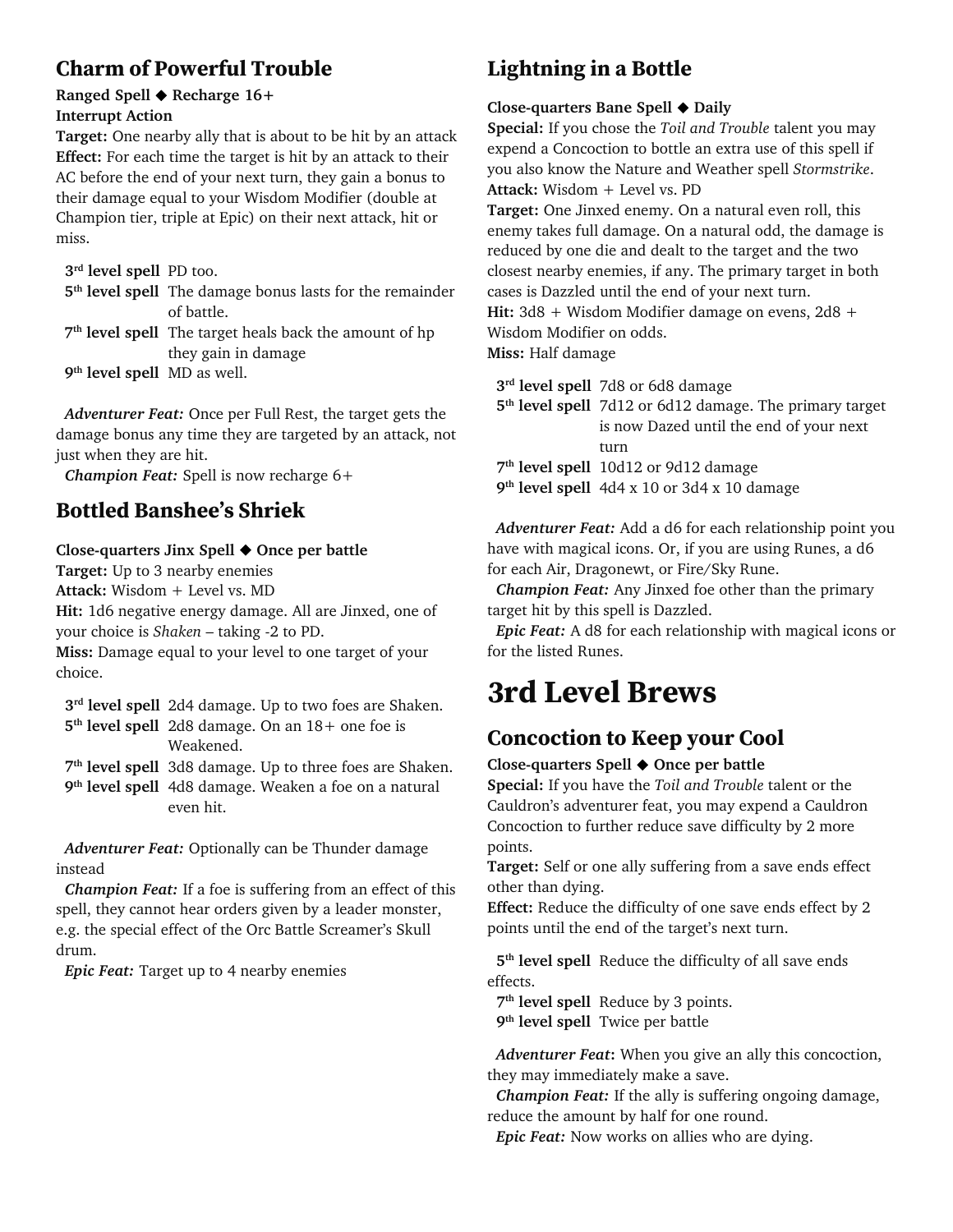### **Thoroughly Thorny Tea**

**Close-quarters Jinx Spell** ◆ Once per battle **Target:** Self or one ally **Effect:** When the target is hit by a melee attack, the attacker takes damage equal to their natural roll  $+5$  and is Jinxed. Lasts until the end of your next turn.

 $5<sup>th</sup>$  **level spell** Natural roll + 8  **7th level spell** Natural roll + 15, Lasts for two turns. **9th level spell** Natural roll + 25

*Champion Feat***:** Attacker takes ongoing damage equal to the amount added onto the roll.

### **Blind-Worm's Sting**

**Ranged Jinx Spell** ◆ **Recharge 16+ Quick action**

**Target:** One nearby enemy

**Attack:** Wisdom + Level vs. MD

**Hit:** Target's far attacks must be made from nearby, nearby attacks must be made from engagement, and the foe is Dazzled (-2 to attacks). Save ends.

**Miss:** Automatically recharge for next fight.

**5th level spell** Attacks that normally target far foes have a -4 to hit. **7th level spell** Nearby attacks now take the -4 penalty to hit. **9th level spell** Weakened on 16+

 *Champion Feat:* While the target is affected by this spell, one ranged attack per round made against them may maximize one die of damage. *Epic Feat:* Recharge 11+

## **5th Level Brews**

### **Hell-Broth**

#### **Close-quarters Bane Spell** ◆ **Recharge 11+**

**Special:** If you have selected the *Toil and Trouble* talent, you may cause your Hell-Broth to Boil and Bubble – when you use this Brew all nearby enemies at time of 'casting' that meet the health requirements are also *Afraid* of you. **Target:** One engaged Jinxed enemy

**Attack:** Strength + Level vs. PD

**Hit:** 6d12+ Wisdom Modifier fire damage, 2d12 ongoing fire. The target is afflicted with *fear* when near you and their current HP is less than double your current HP. The spill continues to burn and spit flame where it lands for as long as the witch succeeds on an Easy Save on their following turns. Any enemy that gets too close to the conflagration gets burned (Think like *intercepting* a passing foe). Make an attack using your Wisdom this time against each such enemy attempts to pass the Hell-Broth, on hit deal half damage and half ongoing. No damage on a miss. **Miss:** Half damage, the burning Hell Broth lasts another round on a normal save, and deal half of the half damage on any further hits.

 **7th level spell** 9d12 and 4d12 ongoing. **9th level spell** 3d6 x 10 and 6d12 ongoing

*Champion Feat***:** Splash! 1d3 nearby or engaged enemies take the ongoing damage as well.

 *Epic Feat***:** You can make your Hell Broth Boil and Bubble (See Special) even if you do not have *Toil and Trouble*.

#### **Tincture for True Talent**

**Close-quarters Bane Spell (See Special)** ◆ **Recharge 6+ Target:** One nearby ally \* or one nearby Jinxed enemy. **Attac**k: Wisdom + level vs. MD (Enemies only) **Effect:** Ally may reroll any two natural odds they desire for the rest of that battle. **Miss:** Automatically successfully recharge during your next quick rest.

**7th level spell** Tweak the recipe a bit, and you have a Tincture of Terrible Tricks. Target a nearby Jinxed enemy, and you can have them reroll any two natural even rolls this battle – except for crits. That is the terrible trick they get to play on *you.*

 **9th level spell** Reroll three times this battle.

*Champion Feat:* Can reroll one natural even result, or an odd one for a Tincture of Terrible Tricks.

*Epic Feat:* Your enemies can't pull one over on you anymore. Force an affected enemy to reroll crits too.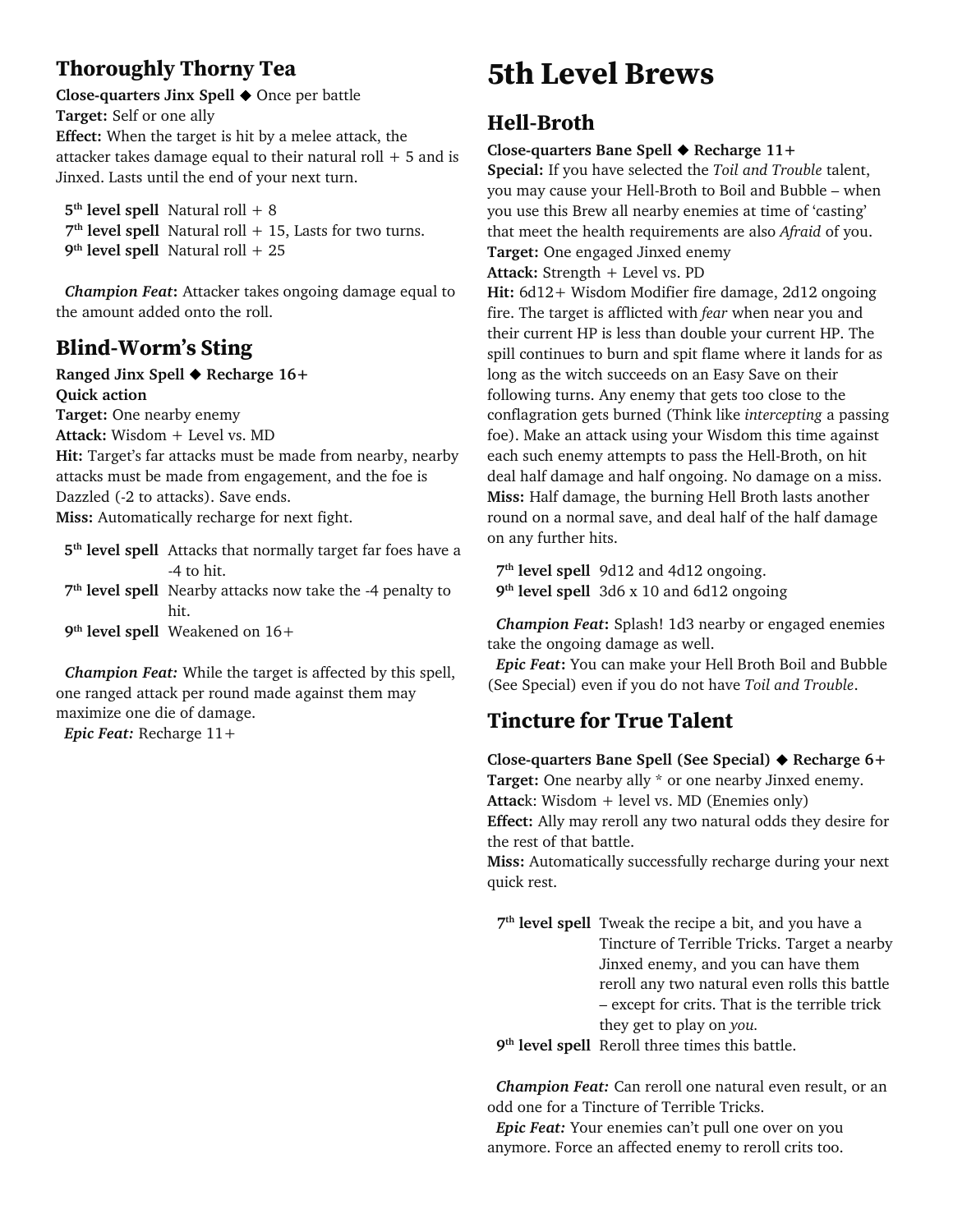## **7th Level Brew**

### **Battle's Bulwark Brew**

#### **Ranged Spell** ◆ **Recharge 16+**

**Target:** One nearby ally

**Effect:** Grants target ally  $a + 2$  to AC and PD. While that ally is next to another ally, any attack to AC or PD targeting either of them must beat the higher defense between the two. Beginning at the end of the target's next turn, the effect lasts so long as they succeed on normal saves.

**9th level spell** Allies acting as one another's bulwark can choose to redirect an attack targeting any of them to another character participating in the defense if they choose.

 **Champion Feat:** The target can be a bulwark for two allies.

 **Epic Feat:** +2 to MD as well.

## **9th Level Brew**

### **Blood Potion**

**Close-quarters Spell** ◆ **Daily**

**Jinx and Bane**

**Special:** This spell will Jinx a foe if they are not currently, and if they are, acts as a bane for additional nasty effects. **Target:** One nearby or far away enemy.

**Attack:** Wisdom + Level vs. PD

 **Hit on non-Jinxed foe:** Deal 3d10 x 10 damage. You draw a potion's worth of blood, or equivalent fluid, from your foe. If they were not Jinxed, they are now, and will be so long as you have this potion in your possession. The foe fails any saves they are making against ongoing effects on their next turn. If the foe escapes and you have their blood as gathered by this spell, any ritual to find them will be *much* easier and more effective, and is a potent ritual item besides. Foes can target the potion with an attack to AC, and if the attack is a natural  $18+$  and a hit, the potion is shattered, the effect ended.

 **Hit on Jinxed Foe:** Deal 3d12 x 10 damage. Additionally, every ongoing effect on the foe immediately ends. For each such effect ended (except for the Jinx broken by this Bane) the foe takes 20 damage. This accursed potion is tainted by foul magic – as a quick action on any turn after casting this spell, you may toss the potion at a foe with an attack using your **Strength + Level vs. PD.** On a hit, deal 20 damage for each ended effect (including the Jinx) from the original target, and that foe is now Jinxed. No effect on miss.

 **Drinking the Potion:** With a quick action, you may pass the potion to an ally or they may take it from you. Drinking the potion is a quick action. The person who drinks the potion takes 40 negative energy damage, however they also have a +4 bonus to hit the enemy whose blood made the potion, and that enemy is vulnerable to all attacks made by the drinker for the remainder of battle. **Miss:** Half damage